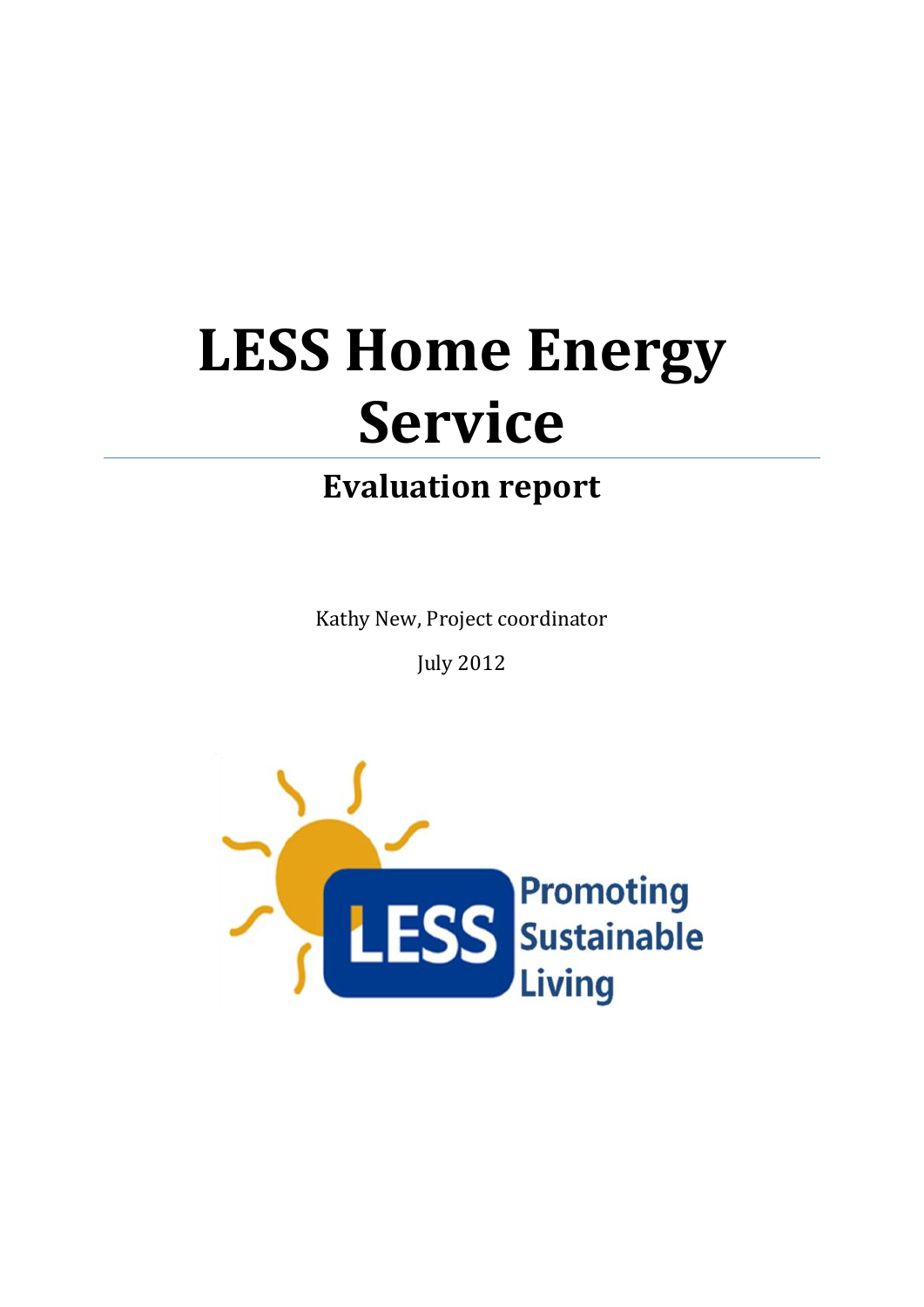# **LESS Home Energy Service Evaluation Report**

# **September 2010-July 2012**

| <b>Contents:</b>                |                |  |  |  |  |
|---------------------------------|----------------|--|--|--|--|
| <b>Executive summary</b>        | $\overline{2}$ |  |  |  |  |
| <b>Introduction</b>             | 3              |  |  |  |  |
| <b>Funding</b>                  | 4              |  |  |  |  |
| <b>Staff</b>                    | 4              |  |  |  |  |
| <b>Outcomes</b>                 | 5              |  |  |  |  |
| <b>Added value</b>              | 10             |  |  |  |  |
| <b>Lessons learned</b>          | 13             |  |  |  |  |
| <b>Actions for the future</b>   | 18             |  |  |  |  |
| <b>Case studies</b>             | 19             |  |  |  |  |
| <b>Appendix 1 Resurvey form</b> | 24             |  |  |  |  |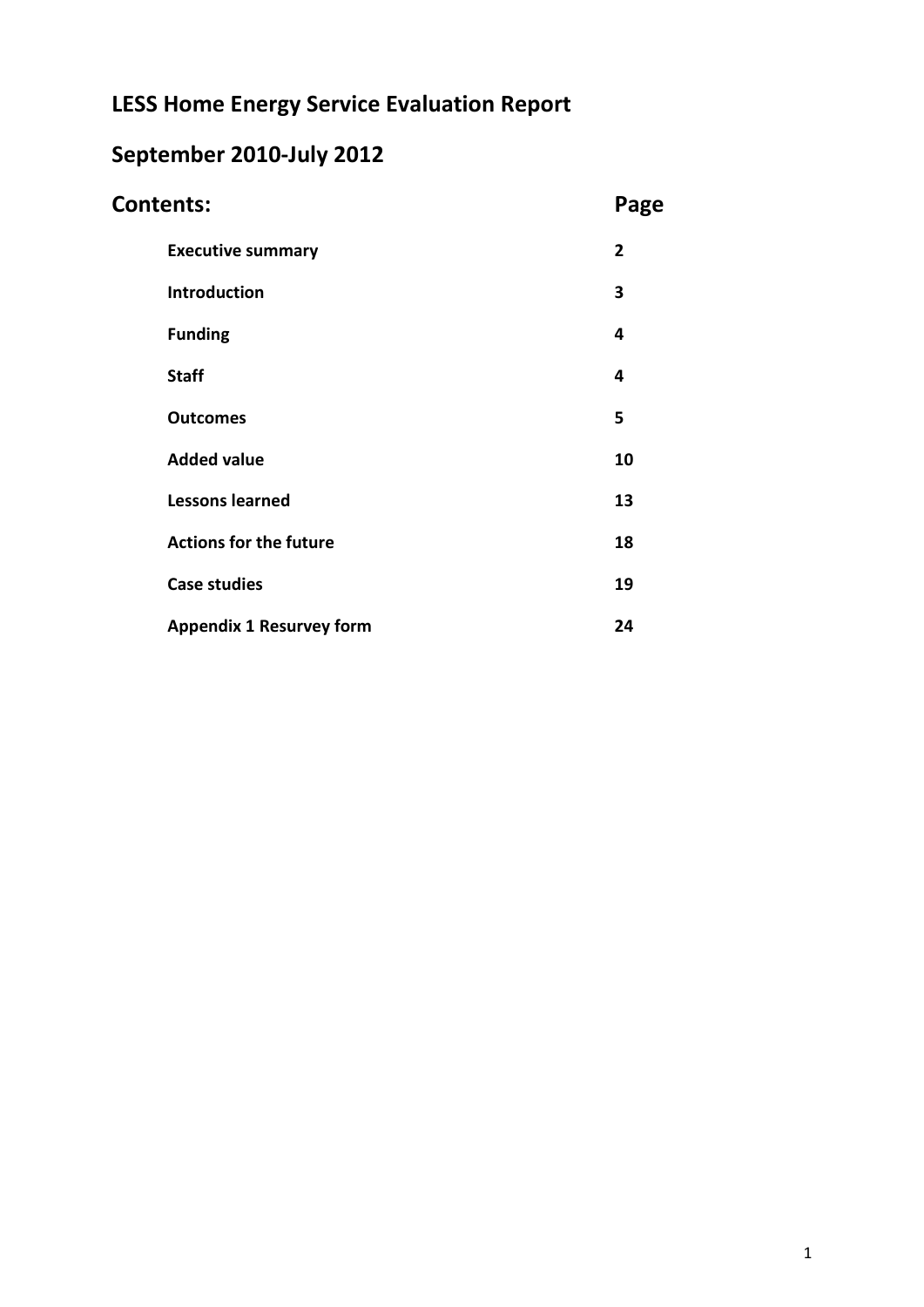### **Executive summary**

The Home Energy Service began in September 2010 as a result of a successful bid by LESS to Scottish Power Energy Peoples trust and a Charities Aid Foundation Trust, as part of the Lancaster District Affordable Warmth Action plan. The service was developed by the staff team and modelled on a similar service running in Bishops Castle (Household Energy Service). During the life of the project, 40 volunteers were recruited and trained to visit people in their own homes and collect data for an energy report. This information was passed to the energy officer who produced a report for the householder containing information on energy saving measures and practices specific to the home, grants available, local suppliers and installers. Volunteers then contacted the householder to make sure they understood the report, and if they need any further information or help. 450 homes have been surveyed, with 956 people benefitting from the service so far (a further 58 home surveys are in progress), 26% of which are in fuel poverty. This percentage has been increasing steadily since the beginning of the project, and is now higher than the DECC figures for the area. We have established strong partnership working relations with a number of local organisations providing referrals into the service to target vulnerable people.

We have a thermal imaging camera which has been used to show people where heat is leaking out of their homes. We have delivered training to a number of organisations across the county, and put on networking events for front line staff across the North West, to share best practice.

We have run utility bills clinics in libraries and community venues to 'health check' people's bills and look at tariff options with them, and also refer people for grants, benefit checks and to fuel debt relief charities. Utility bills clinics have saved people £9990 in total, an average of £166 per household per year.

So far our recommendations total average potential savings of £246 per household per year, and 2.1 tonnes carbon. 10% of the homes we have surveyed were revisited in the last four months to determine the actual carbon and cash savings, and to look at measures installed. The response to the service was overwhelmingly positive, with everyone speaking encouragingly about the service, and its usefulness in increasing their knowledge and engagement with energy efficiency, as well as improving the comfort in their homes.

In practice, savings have been less than recommended due to a number of factors: the time of year we resurveyed, changes in peoples circumstances, adverse weather and rising fuel prices, barriers to taking up measures due to costs and changes in feed in tariffs etc. However, 79% of people surveyed have made changes to their home and behaviour as a result of the advice they have received from the Home Energy Service.

In January 2012 we were named as North West winners of the National Energy Action's Community Footprint Award, in partnership with the Department for Energy and Climate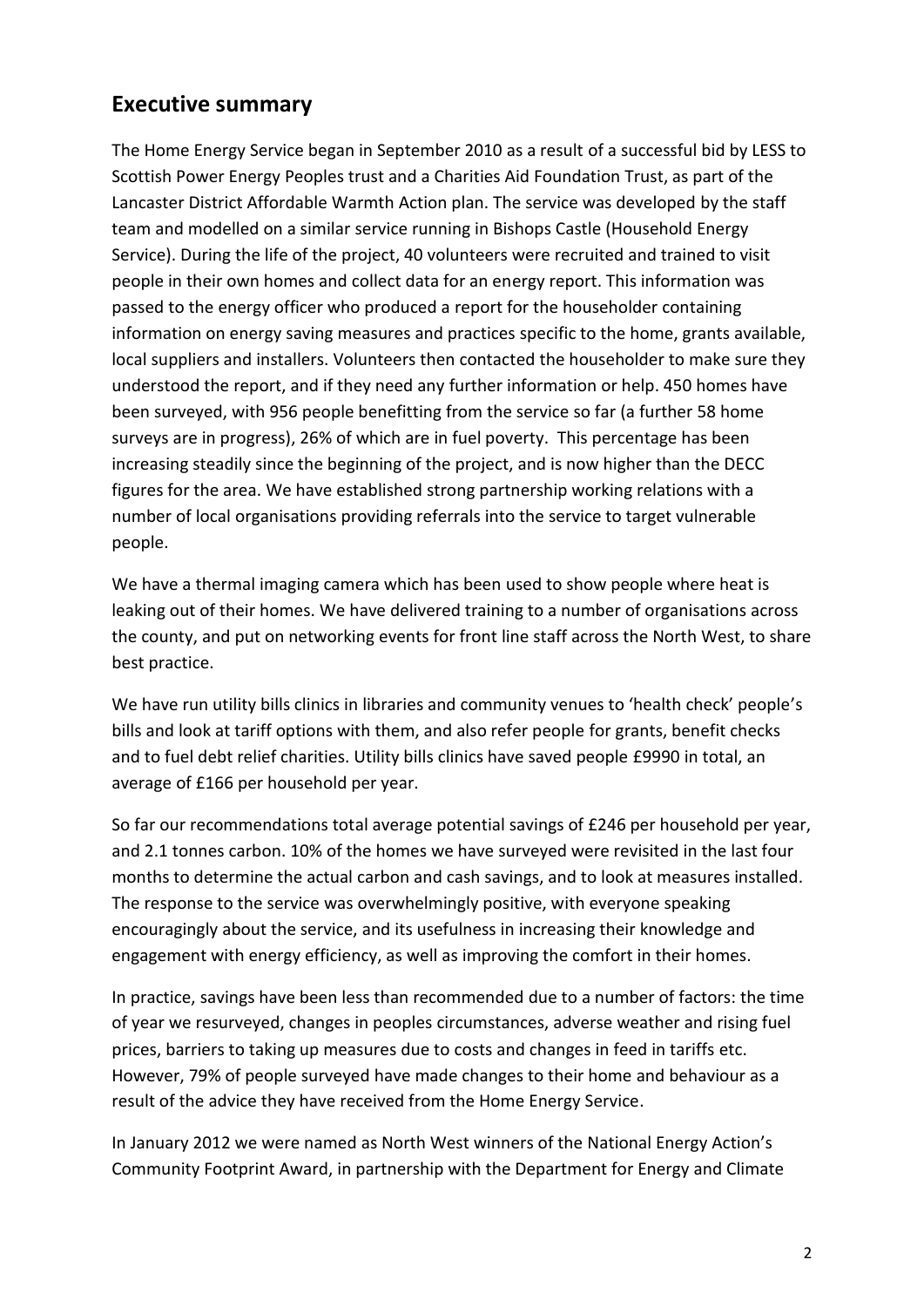Change (DECC),and runners up for the National Award, which rewards best practice in the areas of fuel poverty and carbon reduction.

With current government grants and energy efficiency schemes about to change in October 2012 with the introduction of the Green Deal, there is a great need for independent advice and information from trusted sources on new options and grants available, both for the public and third sector organisations working with vulnerable people.

We are currently seeking funding to secure the continuation of this successful and much needed project.

### **Introduction**

**.** 

The Home Energy Service began in September 2010 and was proposed by LESS in partnership with the North Lancashire Affordable Warmth group, as a response to high levels of fuel poverty in the Lancaster district.

According to DECC, over 20% of households in Lancaster District were predicted to be living in fuel poverty in 2006; this was considerably higher than the Lancashire average of 15%. Given recent increases in fuel poverty, due to higher fuel prices and the current financial crisis, the number of households affected in 2010 was even higher. The District has eight wards in the worst performing 10% of areas in the UK for fuel poverty; the Service was targeted in these wards. Lancaster District also has a very high incidence of Excess Winter Deaths with 272 deaths between the winters 05/06 and 07/08. $<sup>1</sup>$ </sup>

The Home Energy Service has a team of volunteers who visit people in their own homes, and go through an energy survey, and offer specific, in-depth energy saving advice for people on a 1-to-1 basis in their own home. This is invaluable, as people can be shown easy things such as how to use their heating systems etc. The only alternative to this is the Energy Saving Trust's energy helpline, which has limited effect, and cannot help with specific issues in the home, spot other issues people may have and refer to other local organisations.

 $1$  These figures, although now out of date, are included as they were used in the original bid show the extend of fuel poverty and its impact at the time the project was developed.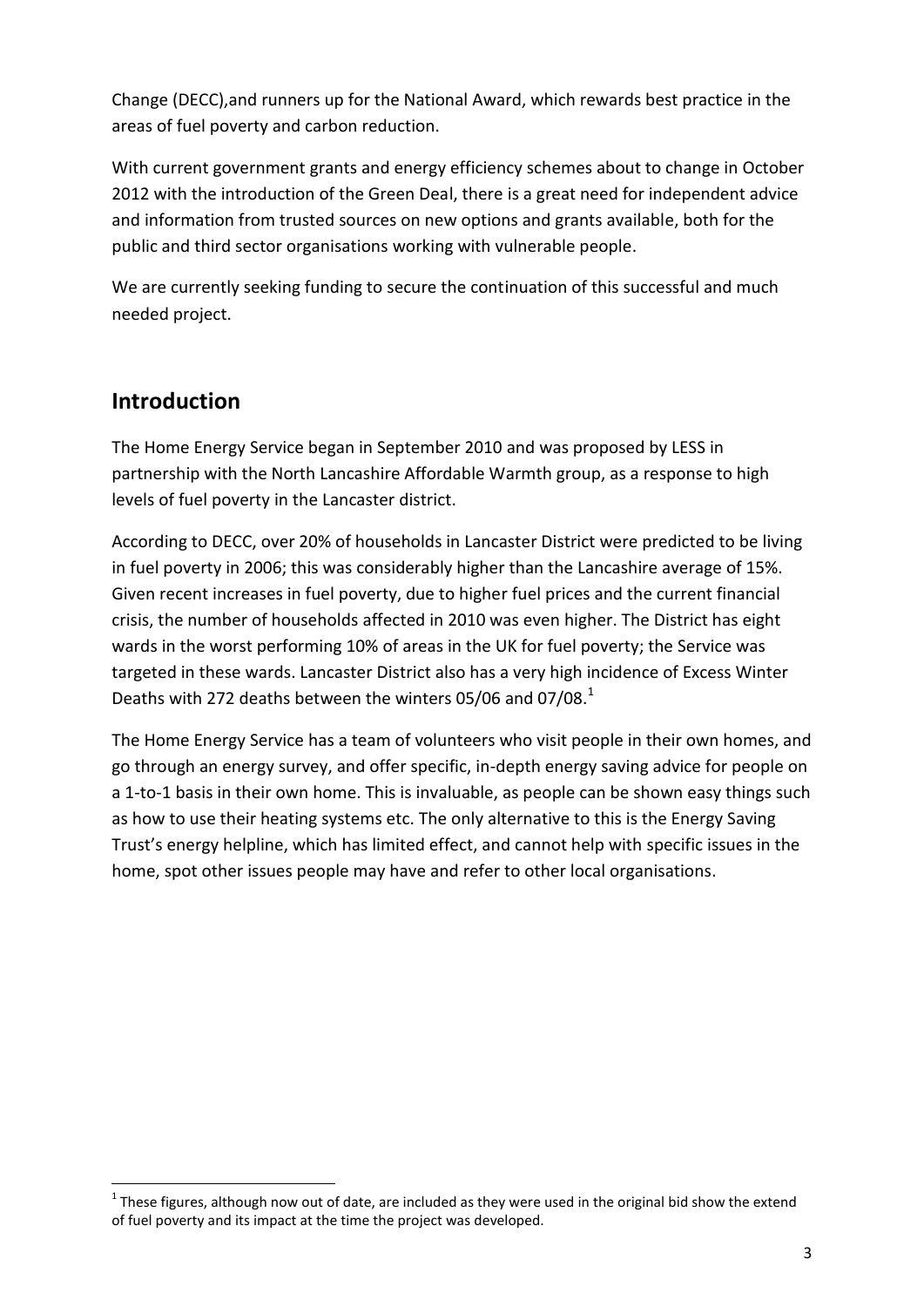### **Funding**

The project has been funded from several sources, the main ones being £51800 from Scottish Power Energy Peoples Trust (SPEPT), and £55527 from LEAST, a charities aid foundation trust (see Fig 1 below for further details).

| <b>Funders</b>                             | <b>Amount</b> | <b>Time Period</b>  |
|--------------------------------------------|---------------|---------------------|
| LEAST (CAF)                                | £53527        | June 2010-June 2012 |
| <b>SPEPT</b>                               | £51800        | June 2010-june 2012 |
| Referral fees (payments made by            | £1238         | Ongoing             |
| installers of solar PV and insulation) and |               |                     |
| donations                                  |               |                     |
| Grant for camera (BGET)                    | £2895         | November 2011       |
| Inclusev networking event                  | £3661         | June 2011           |
| BT (for energy audit of St John the        | £600          | <b>March 2011</b>   |
| Divine)                                    |               |                     |
| <b>Community Footprint Award</b>           | £2000         | Jan 2012            |
| Warm Homes Healthy People                  | £3600         | Jan-March 2012      |
| (Lancaster district)                       |               |                     |
| WHHP (Ribble Valley)                       | £150          | Jan-March 2012      |
| LFAF                                       | £3400         | Jan-March 2012      |
| North Lancashire PCT                       | £8000         | March-Nov 2012      |
| Participatory Investment Programme         | £4880         | June-Nov 2012       |
| (PIP) for social enterprise development    |               |                     |
| from Lancaster district Local Strategic    |               |                     |
| Partnership                                |               |                     |

**Fig 1 Funding table**

### **Staff**

The project has three staff members, Kathy New, Project Coordinator, Peter Wiltshire, Energy Officer and Ruth Dawson, administrator. Ruth went on maternity leave between August 2011 and June 2012, and during this time, Desna Mackenzie has been covering this post.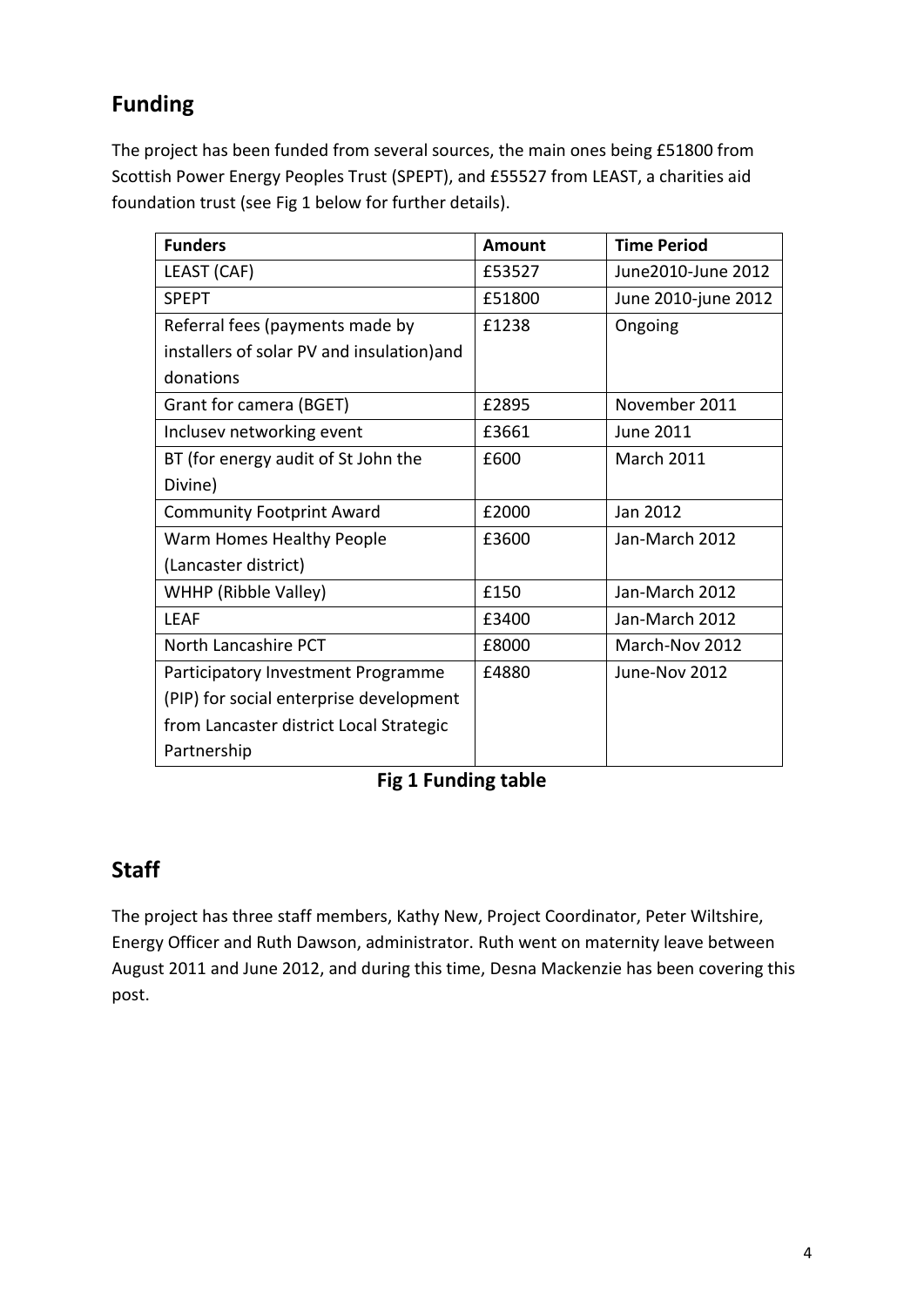### **Outcomes**

The project had six clear objectives:

- 1. Establish a free home energy service that can be accessed by all local residents in the area and acts as a fuel poverty referral and response point for front line staff working in the Lancaster District.
- 2. Survey 500 homes in the district
- 3. Train up to 50 volunteers
- 4. Deliver a publicity campaign to promote the service
- 5. Bills clinics and energy advice sessions
- 6. Development of a Home energy Service Action team (HEAT) to deliver easy interventions

**Outcome 1:** Establish a free home energy service that can be accessed by all local residents in the area and acts as a fuel poverty referral and response point for front line staff working in the Lancaster District.

The project coordinator was recruited in September 2010, and the other project staff shortly after that. The first group of volunteers were recruited and trained in 2010, and by January 2011, were completing their first surveys.

Members of the Affordable Warmth group agreed to act as the steering group for the project, and a referral system was established with local partner organisation such as Help Direct, the Fire Service, the Home Improvement Service and the city council.

Volunteers initially surveyed neighbours and people they knew, in order to gain confidence and develop their skills. As the referral process became established, the percentage of those surveyed in fuel poverty has been steadily increasing.

In March 2012 we asked one of our volunteer students to evaluate the surveys by visiting people who had been surveyed over 6 months ago, in four of our target wards: Bulk, Castle, Dukes and Halton. An example of the survey can be found in Appendix 1. We asked questions about the following aspects of the service:

- 1) Physical and behavioural changes made since the last survey and whether the client was planning more future changes.
- 2) Changes the client would like to make and the barriers they face in not being able to implement these.
- 3) Changes to energy bills since the original survey.
- 4) The client's travel habits to help calculate the household carbon footprint.
- 5) Client's experience of the survey process and suggestions as to how LESS could improve the service.

The results from the questions about physical and behavioural changes are shown in Fig 2 over the page.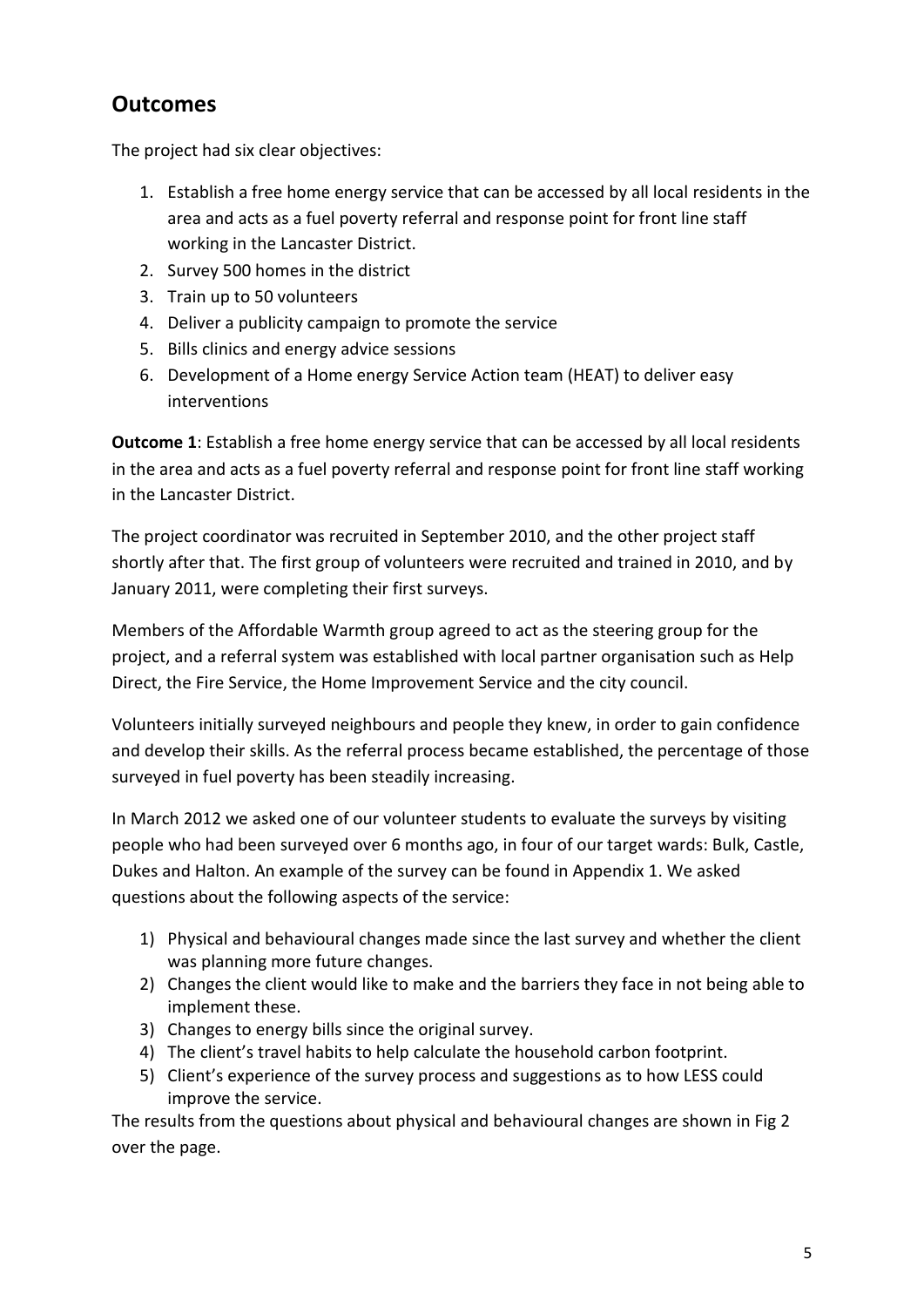

**Figure 2: Physical changes made to home to improve energy efficiency**

The most common improvement to increasing a household's energy efficiency was the installation of energy saving light bulbs, closely followed by the installation of draught proofing. Curtains, thermal blinds and window replacement were also popular actions.

### **Behavioural changes**

The most common behavioural change involved heating with most clients turning down the thermostat settings followed by clients putting the heating on less (see Fig 3 on the next page).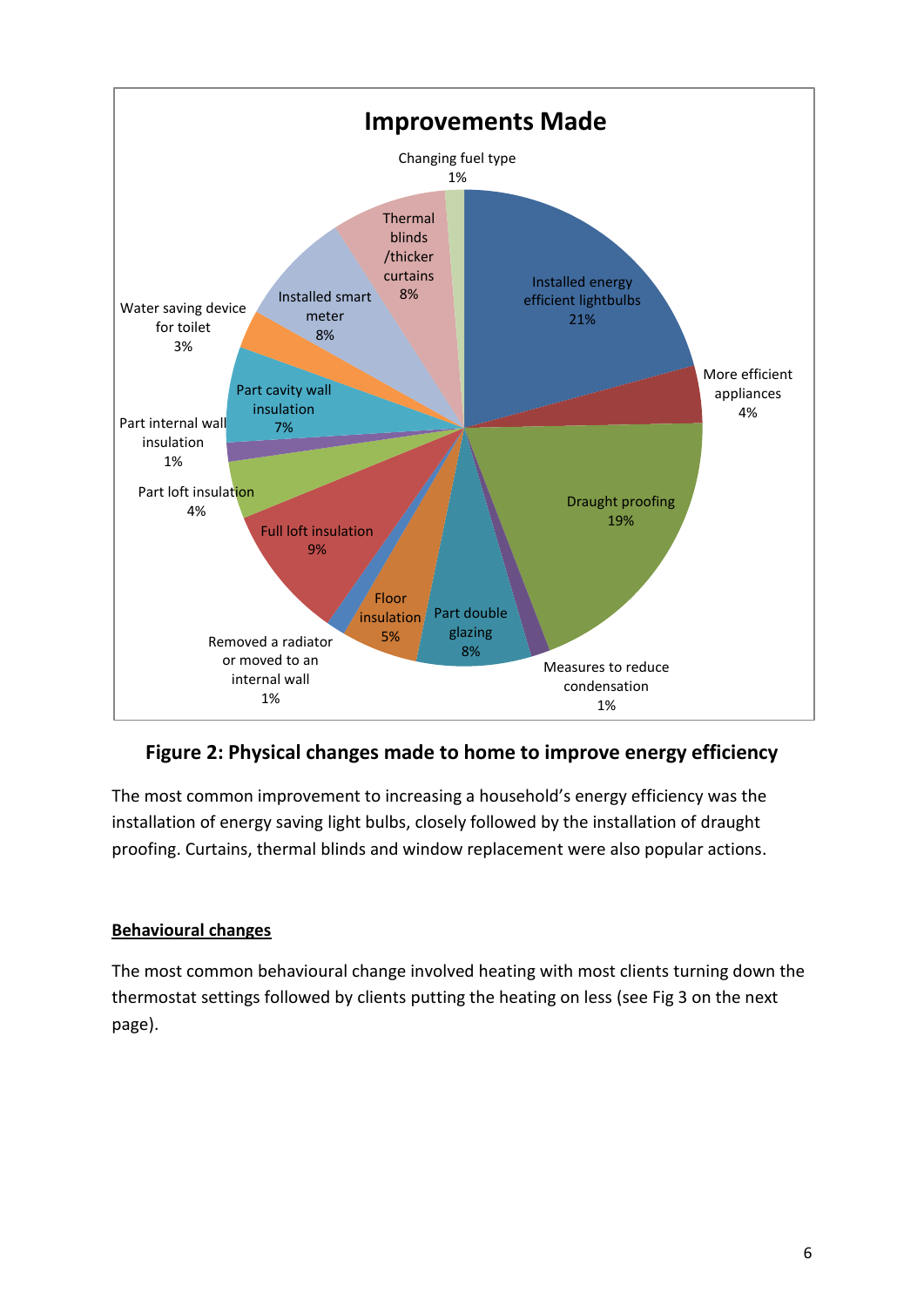

**Figure 3: Behavioural changes made as a result of the Home Energy Service**





**Figure 4: Main barriers to change with regard to energy efficiency**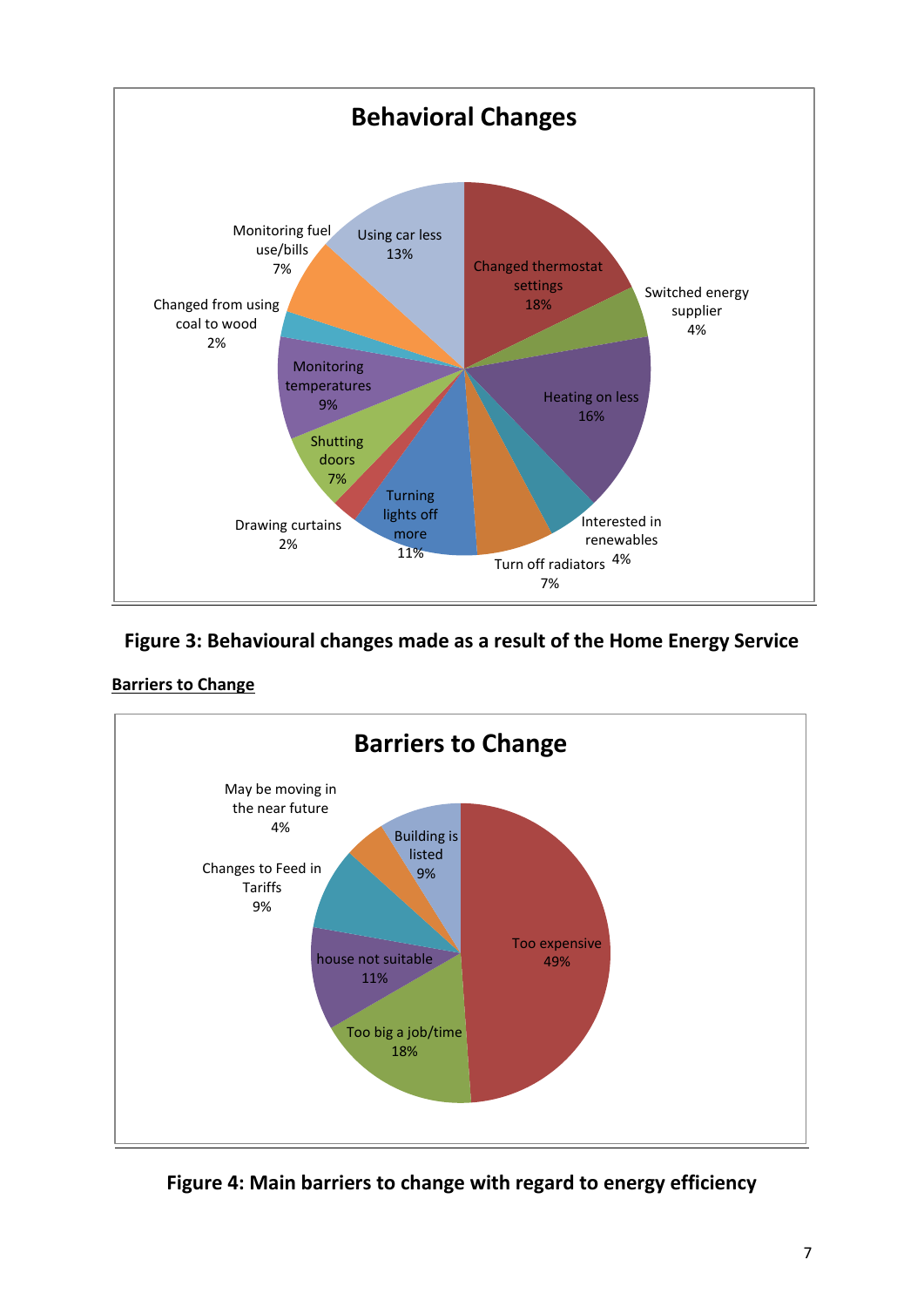The types of barriers faced were wide ranging as shown in figure 4, however the most commonly cited by clients was the fact the improvement was too expensive at the time. This indicates that there is real scope for helping people to access Green Deal financing in order to improve the energy efficiency of their properties, when it becomes available in the Autumn 2012.

**Outcome 2:** Survey 500 homes in the district.

We have surveyed 450 homes in the district between December 2010 and June 2012. We have 58 more homes that are 'in process' i.e. either awaiting a volunteer visit or a report being produced. Referrals to the service slow down considerably during the spring and summer months, and increase dramatically from October to March.

### **Outcome 3:** Train up to 50 volunteers

We have trained 45 volunteers as surveyors, and 5 other people have worked on the project with us in different roles (e.g. administration, producing the newsletter, working on insulating a demonstration dolls house), 20 of these volunteers are still active with us. Our volunteers come from a variety of backgrounds and age groups (15-73). People volunteer with us for a number of reasons, but broadly fall into the following three categories:

- Students looking for experience in the sector to increase their skills and improve their chances of paid employment.
- Retired people looking to contribute to the community and make a difference
- People wanting experience for a change of work role.

The student population is transient, but important, and very useful for forging cross generational links and increasing skills in the community. We have also recently taken on one of our volunteers in a paid capacity, and a number of our volunteers have gone on to achieve paid employment elsewhere, partly as a result of skills they have developed whilst volunteering with us.

We have a volunteer who is trained in British Sign Language (BSL), which is excellent for accessing members of the deaf community. All our volunteers provide references and are CRB checked, as we deal with vulnerable people.

As part of the evaluation for the project, we conducted 1-to-1 semi structured interviews with the volunteers, and asked what had gone well, what we could be doing better, their experience of the home energy service and reports, suggestions for the future and training issues.

Volunteers were overwhelmingly positive, with everyone saying they enjoyed volunteering with the project, and felt it made a real difference to people's lives.

**Evaluation:** The volunteer training programme has been very successful, with everyone stating that their knowledge of energy efficiency has increased. One of the issues we have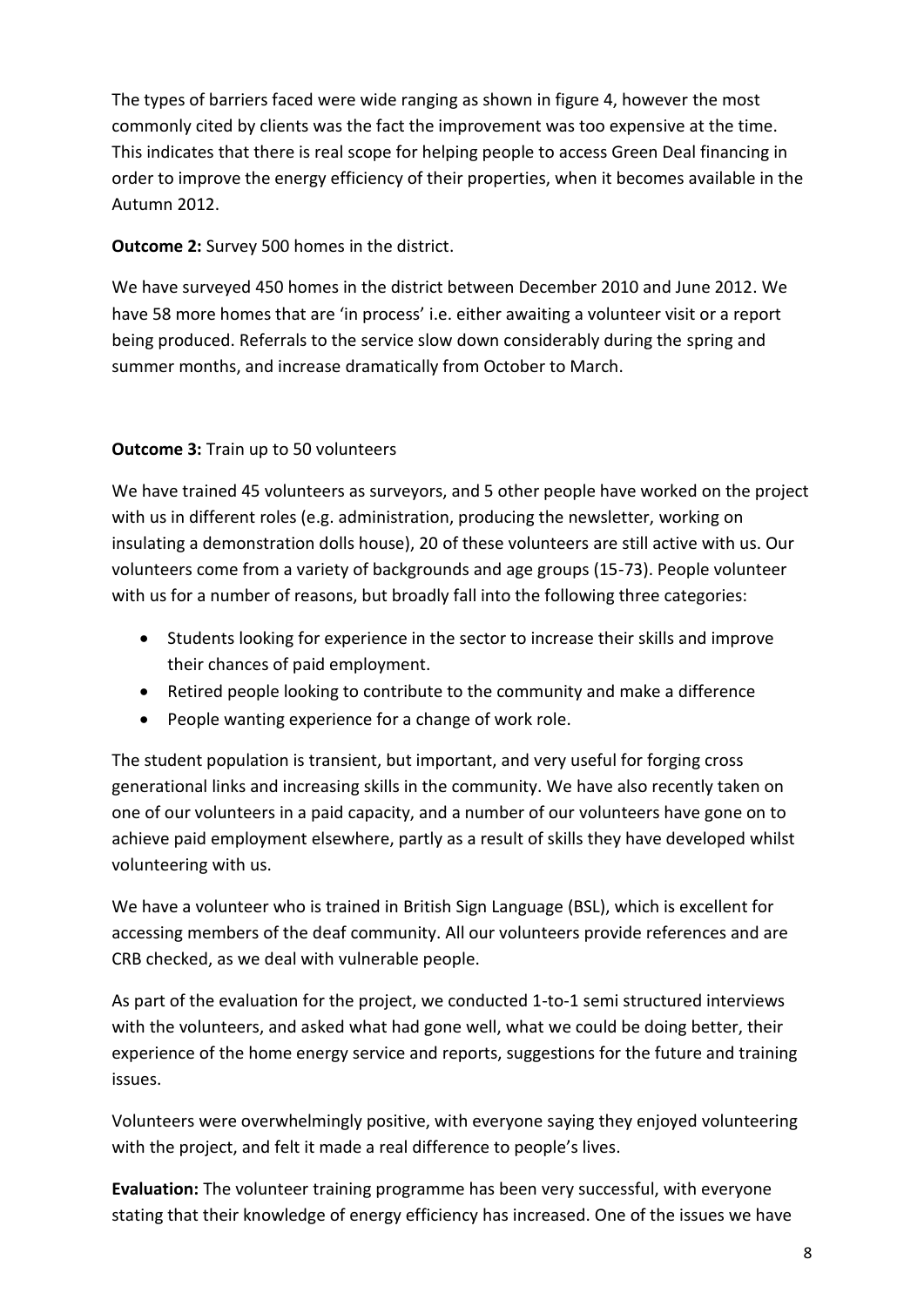had is getting volunteers together for training updates, so in future we will plan a regular three monthly update meeting for all volunteers, and put this in the diary at the start of the year. Feedback will be sought from volunteers during these meetings as to any areas that they feel they need more training on, and this will be the focus of the next session.

Volunteers also felt that shadowing should be a formal part of the training. This was difficult in the early stages as we had no one experienced enough to do this, but now that we have an established set of volunteers it is a great opportunity for improving the quality of future volunteer training

We need to recruit volunteers from a wider section of society, for example, only one of our volunteers is from Morecambe, and we have no Polish speaking volunteers, even though we have a relatively large Polish speaking community. We will concentrate efforts to recruit Polish speaking volunteers through developing better links with the community through the Polish church and the Polish Centre in Lancaster.

### **Outcome 4:** Deliver a publicity campaign to promote the service

Promotion of the service has been very successful, and taken the form of posters, leaflets distributed via community centres and partner organisations. Using the council's thermal imaging fly over data, we leaflet dropped areas with 'red roofs' indicating thermally inefficient homes. This approach was not very successful, and only two households responded. Much more successful has been attending events such as lunch clubs, children's centres and partnership events. This is in part due to the bombardment of 'too good to be true' offers coming through peoples doors, and through cold calling on the phone and door knocking by insulation and energy companies.

Several press releases have been issued and appeared in the Lancaster Guardian, as well as appearance on BBC radio Lancashire, the Bay radio station and Diversity FM. Magazine articles in 'Your district council matters' delivered to all homes in the district, have been more successful. Bills clinics have also been a good vehicle for promotion of the service.

We have also redeveloped the website, and developed a presence on Facebook and Twitter as an organisation generally. We receive several enquiries through our website, as well as offers from volunteers. This has been a successful tool, and more time could be invested into marketing and promotion through the website and social media generally.

More work could be done to celebrate the service, e.g. our  $500<sup>th</sup>$  survey would be a great article in the paper, radio and publicise through social media.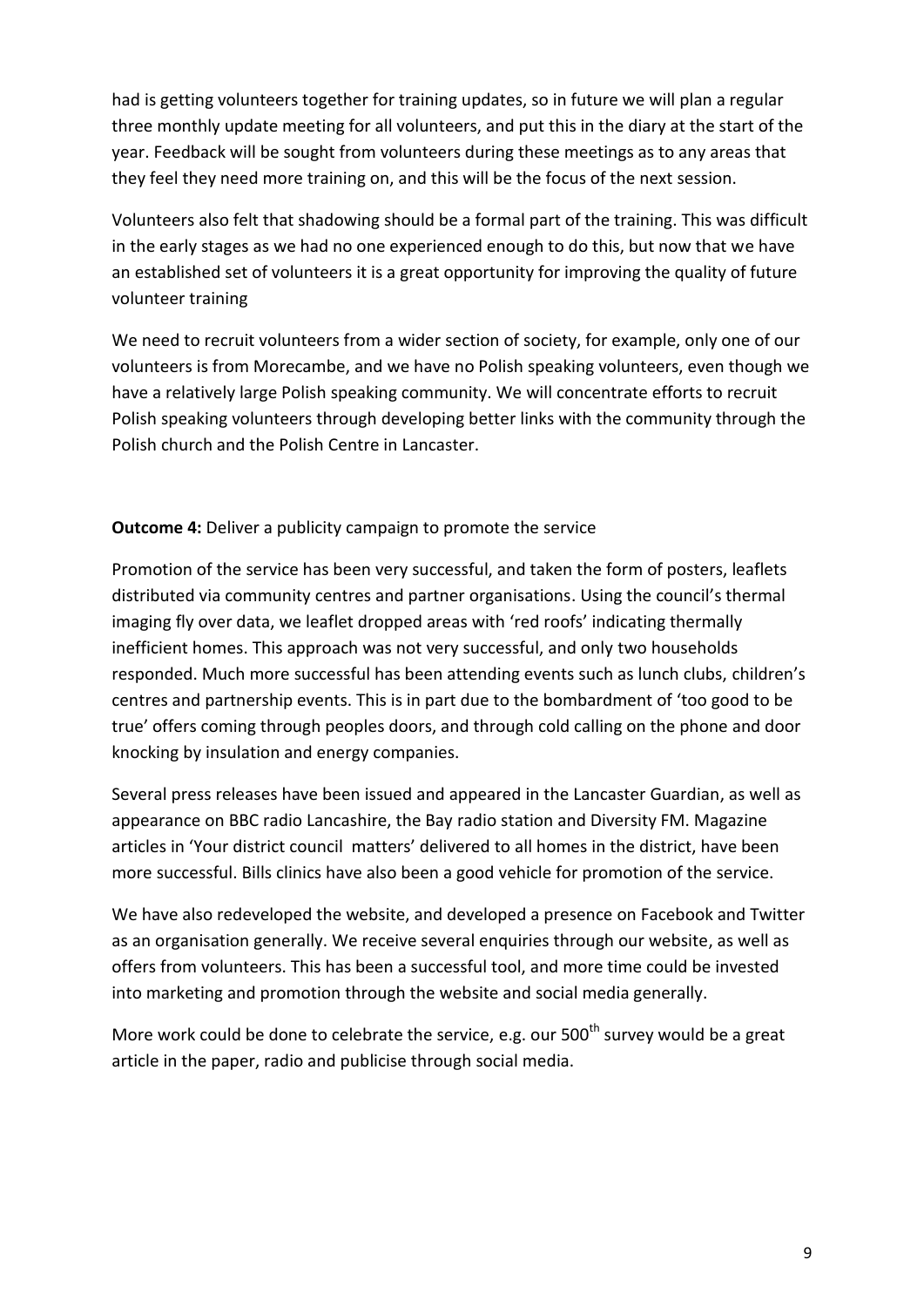**Outcome 5:** Bills clinics and energy advice sessions

We have exceeded our targets of six energy advice sessions, and have run 43 bills clinics to date, and 12 training sessions with groups other than our volunteers. Bills clinics have saved people £9990 in total over the 18 months we have been running them.

**Outcome 6:** Development of a Home energy Service Action team (HEAT) to deliver easy interventions

This outcome was dependant on the Service accessing future jobs funding for the second year of the project. Sadly, the funding for this was withdrawn. However, in February we secured funding to develop a thermal imaging service for businesses in the local area, and future plans involve the person in this post installing draught proofing measures in the summer, when thermal imaging is not effective.

### **Added value**

When we started the project, as well as delivering the outcomes which we were funded for, we also identified community needs in other areas, and responded by adding other aspects to the project.

### **Thermal imaging**

At a steering group meeting a member of Lancashire County Council mentioned they had a thermal imaging camera we could borrow for a week. After some initial training, we used the camera on our home energy survey visits, to show people where heat was leaking out of their homes. This was a really successful tool for making energy loss visible for people, and home energy staff worked day and night to visit people and make full use of the camera. We specifically targeted one of the rural wards in the district (Halton) and completed 10 surveys in that ward alone during this week. We later applied for funding for a camera of our own, which we secured and purchased in November 2011. This is a really useful tool for engaging people in their energy use, and identifying areas of heat loss in the home, and making this easily understandable for people.

### **Utility Bills Clinics**

At one of our steering group meetings a number of partner organisations (CAB, AGE UK, Help Direct), as well as staff members within the team expressed concerns people have about tariffs, how confusing choosing a tariff is, and how difficult it is to get independent advice. There was also concern about people having high bills and not having the confidence or the knowledge to challenge these and make sure they were correct. We decided to run Utility Bills clinics to meet this need, and have run 43 over the life of the project in venues such as Morecambe, Lancaster and Heysham Libraries, Carnforth Fire station, the Rainbow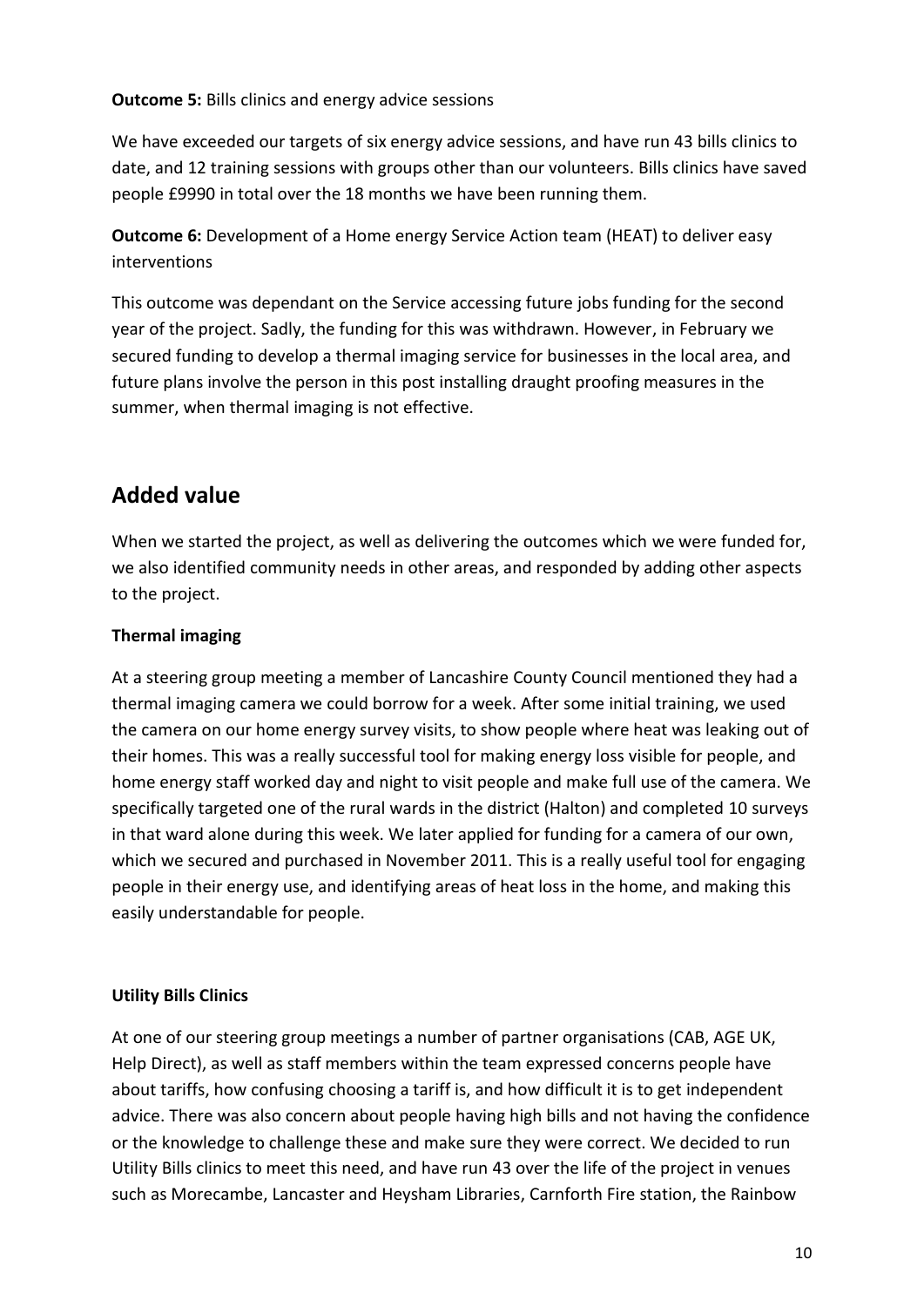Centre, Friendship centre, community centres and schools. So far 70 people have been given independent information on the different tariffs available for them through uswitch, and we have saved people an average of £166 per year, ranging from £24 to £486. These figures do not include some of the more interesting cases we see such as one of our case studies; a vulnerable elderly woman who visited our clinic as she was worried about her bills, and we identified that her day and night tariffs were connected the wrong way round. She subsequently received a cheque from her energy company for £865.

#### **LEAF**

We were successful in obtaining a LEAF grant from DECC to develop a demonstration ecohouse in January 2012 in Skerton, one of the wards in the lowest Super output areas in the country. From our tracking of take up of Home Energy Surveys by ward, which we review each month, we recognised that there was a low take up in Skerton, and as part of the LEAF project we worked with the community centre and a local school offering them free energy audits, training for staff and running engagement events in the area including open days for the house. Measures installed in the demonstration house included internal solid wall insulation, cavity wall insulation in a ground-floor extension, loft insulation, draught-proofing and low-energy lighting. Thermostats and monitors were installed to measure changes over time.

We also commissioned two animated explainer videos which are now on our website, aimed at providing an accessible engaging way to spread information on preventing draughts, mould and condensation, and improving health generally. These have been very well received and allow us to engage different groups in the community.

#### **Halton Carbon Positive**

Halton Carbon Positive is a project that aims to help the rural community of Halton to reduce their carbon emissions, through energy advice and other activities as requested through community consultation, and is funded through feed in tariffs (FITs) from a solar panel array on the roof of an industrial building in Halton. The Home Energy Service has provided surveys for 33 households in Halton, and is planning to continue delivering energy saving advice in the parish.

#### **Networking event Inclusev**

In July 2011 we were asked to run a networking event for front line practitioners across the North West by Inclusev, a research cluster linked to Lancaster University. The event included workshops to share good practice on finding the fuel poor, problems with the definition and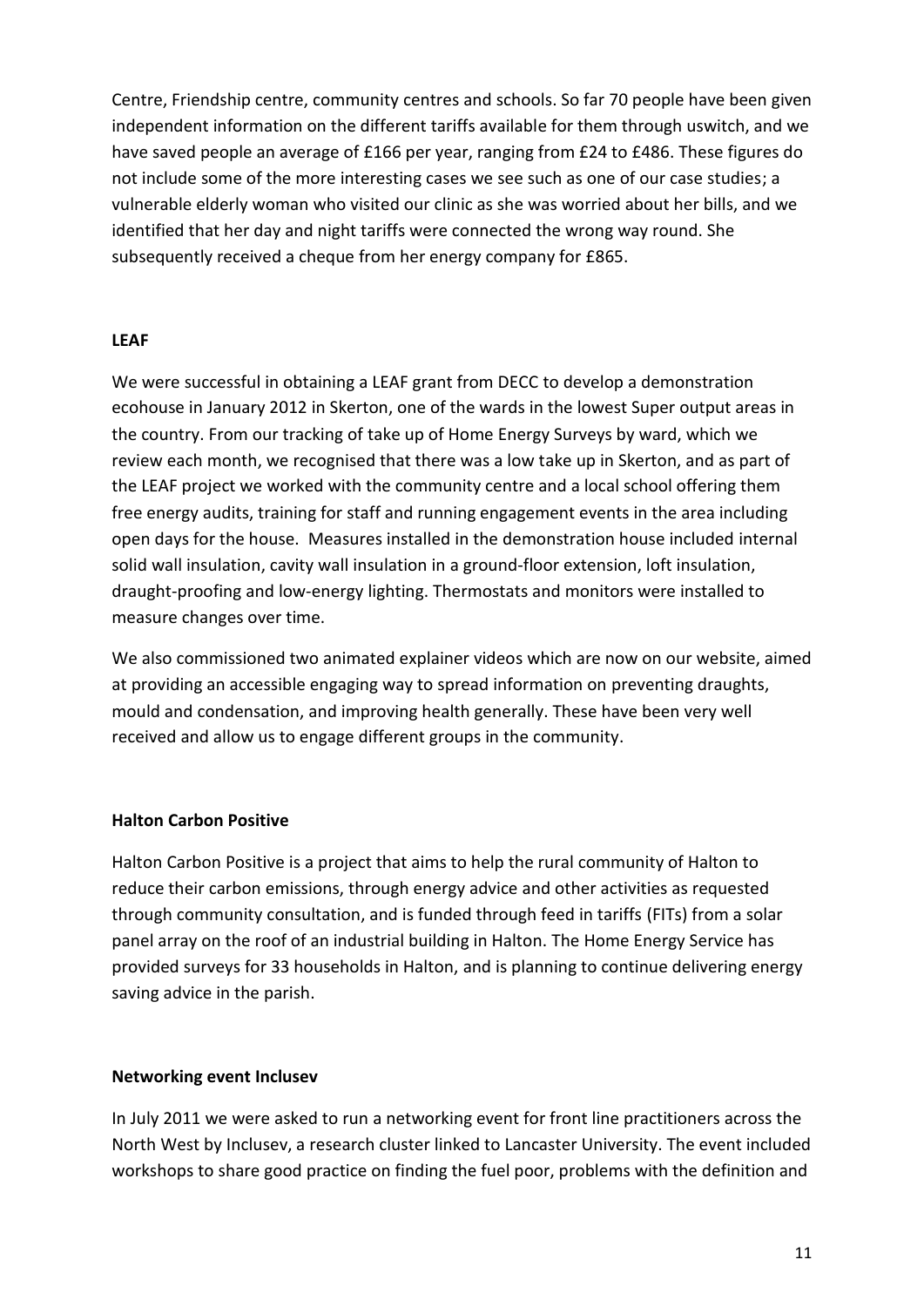issues with hard to heat homes, and was attended by 30 delegates from organisations across the North West.

#### **Community Footprint Award**

In February 2012 we were named as winners of the North West Community Footprint Award, which recognises best practice in the fields of fuel poverty and carbon reduction, and gave us £200 to add to the project. The award is given by the NEA in partnership with DECC and British Gas. We were also named as runners up for the National Award, which enabled us to raise the profile and awareness of affordable warmth in the district, and represent fuel poverty issues in the North West during an audience with Ed Davey, Secretary of State for Energy and Climate Change, at Westminster in June 2012.

#### **Training**

The Home Energy Service has developed training courses around the causes, effects and recognition of fuel poverty, energy efficiency awareness and options available for help. Training has been delivered to many different groups across Lancashire, aimed at raising awareness of the issues, increasing skills in front line staff and promoting energy awareness as widely as possible. Groups we have visited include Private housing council staff, Schools and community groups in the district, job clubs, Help Direct, Age UK and landlord forums. As well as our 45 volunteers, we have delivered training to 112 other people.

#### **Referrals and wider social impact**

It cannot be overstated how important it is to have someone visiting people in their own home, being able to deliver 1-to-1 specific in-depth targeted advice for people. This also has a huge benefit in volunteers being able to spot other issues that people may be having, and refer them to agencies to help with this. From these referrals, we have helped people with benefit checks, successful applications to fuel debt relief charities, referrals for free loft and cavity wall insulation, and to the Home Improvement Service for help installing energy efficiency measures at no cost. We have received 94 referrals from Help Direct alone, as well as others from agencies such as the CAB and DISC, and made 95 referrals to organisations such as Help Direct and the CAB for benefit checks and debt advice, Warm Front, Warm Homes insulation schemes and the Home Improvement Service.

As a result of one of our bills clinics in the rural village of Hornby, we were contacted by a 77 year old gentleman who had been given one of our leaflets after complaining about electricity bills of £1400 to one of the staff in the Hornby Institute. After speaking to the client, the project coordinator visited his home (his first visitor in a number of years) which was privately rented and had no central heating, just electric fan heaters, mould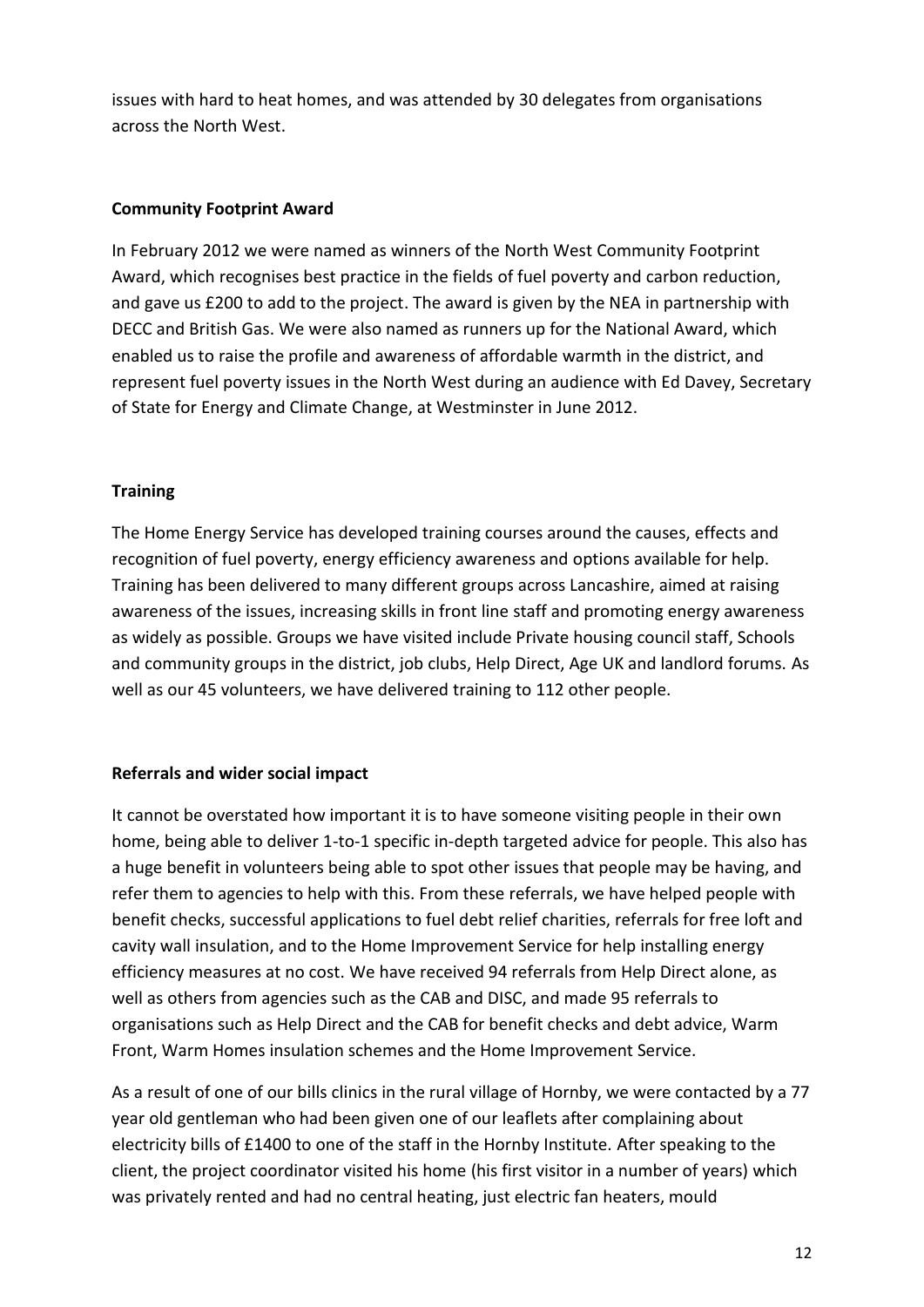everywhere and holes in the ceiling. The housing conditions were having a serious impact on his health and he was concerned about long term effects of continuing to live in the property, but did not want to move as he had been there for 40 years. After discussion with the client, they agreed to be referred to Help Direct and Private Housing in order to help improve their living conditions. We also spoke to his energy company and got them out to check his meter to make sure it wasn't faulty, and look at cheaper tariffs for him, given his vulnerable status. This is just one example of the wider social impact of the project.

#### **Attendance at events**

LESS has attended a number of events over the past 18 months including:

Lunch clubs, children's events, Alzheimer's events, carer's events, affordable warmth events, community events, housing association events, faith groups, parish events and many many more. These events have not only been useful for promoting the service, but for raising the profile of affordable warmth in the district generally.

### **Energy Audits for community buildings**

We have completed energy audits on St John the Divine Church and Church Hall at Heysham (funded by British telecom), Skerton Community Centre, and St Luke's Primary School in Skerton (funded by LEAF). These were Thermal imaging of Halton School and Community Centre. After discussions and advice sessions with the Rainbow Centre in Morecambe they installed PV panels on their roof.

#### **PV advice for householders**

At least eight households installed solar PV as a result of our advice, investing over £100,000 in renewable technologies in the area.

### **Lessons learned**

• Data base

It became clear that the database we bought from the Bishops Castle Household Energy Service project was not fit for purpose, as it only dealt with owner occupiers and focussed on carbon rather than cash savings, had no measure of fuel poverty and did not fully represent the housing stock for our area. We have 'tweaked' it until it has become a Frankenstein's monster that generally manages to give us the information we need, but for the next phase of the project, we would like to redesign the survey forms, reports and database to take into account the needs of our local community.

Need two energy officers to avoid bottleneck and quality control

Another issue has been having one energy officer producing reports and providing specialised visits and advice, and running bills clinics. Although volunteers have been great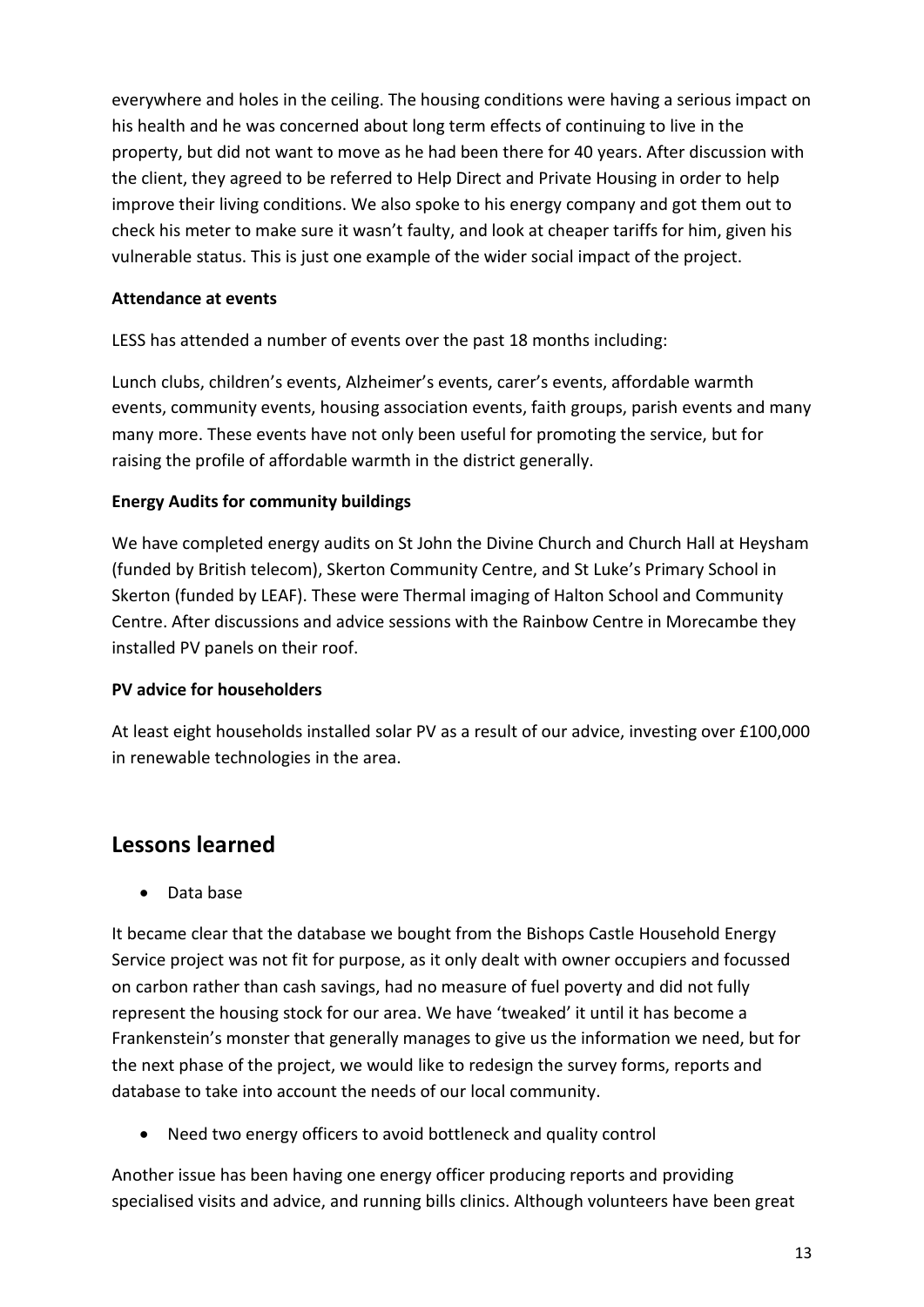at helping out with these things, there has been a bottle neck with regard to energy officer time, particularly during the cold winter months when referrals are at a high volume. We have time delays of up to 6 weeks for some reports during our busy times, which we would like to reduce to make the service more relevant and effective. There is the issue of quality control and it would be a good idea to have two officers so that they could check each other's work.

Volunteer training

It has been difficult to get volunteers together for update training, as they are often free at different times, and despite our best effort with feeding people and home baking, we have had poor attendance at some events and on another occasion had to cancel some planned training. After consultation with our volunteers we have decided to plan a regular quarterly update meeting so that these can be diaried during initial training, and hopefully more people will be able to attend. It would also be better to concentrate the training aspect of our work in the Spring/Summer months, when there is less pressure on time due to a lower number of referrals.

Targeting communities for volunteer recruitment

After consultation, we realise we have a lack of representation from some areas of the community in our volunteers, and would like to target some minority communities such as rural areas and the Polish community.

• Bills clinics

Running bills clinics in community venues when other sessions were already in place proved more effective overall than putting on clinics and expecting people to come to us.

• Redesign report format

From consultation with our volunteers, and from informal feedback throughout the project, we would like to redesign the report to make it more user friendly. A recent Consumer Focus report on best practice in planning energy efficiency from a customer perspective describes the importance of making sure information is relevant to the person, and that one size does not fit all. We currently have two reports which we send out to people, an in depth survey report containing recommendations, potential savings and grants available, carbon savings and local suppliers. Due to the complex nature of some of the issues, it has a relatively high level of literacy requirement. We also send out a summary report which contains a clear image of the suggested measures, a phrase describing why it has been suggested, potential savings and potential costs. This is much more accessible for people with lower literacy levels. It would be useful to redesign the main survey report to include a 'local directory' of suppliers at the end, which could be included with the summary report, should people only be interested in accessing that level of information. A number of volunteers have expressed concern regarding the limitations of the report, and it would be good to develop a working group to redesign the reports, and make them more relevant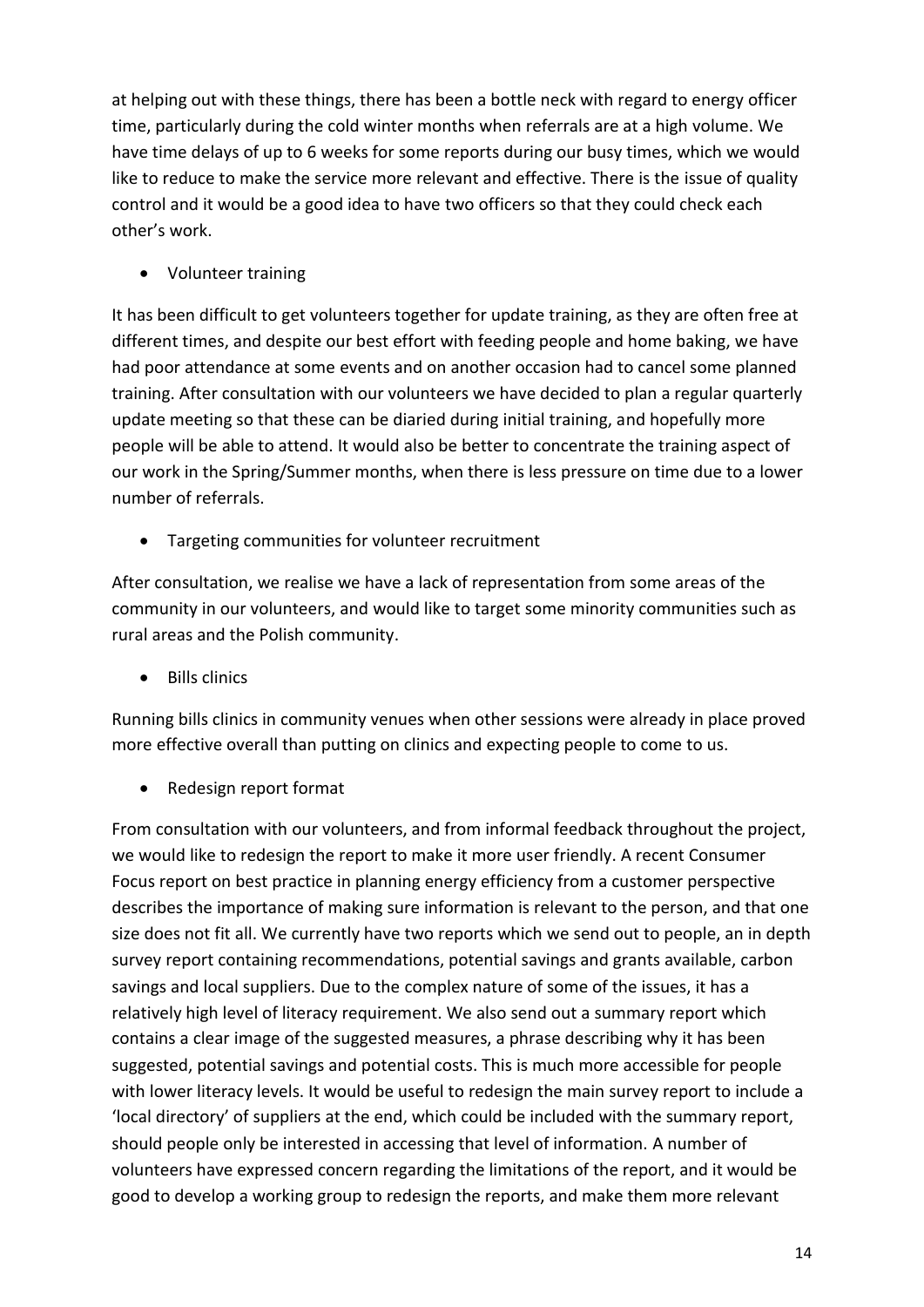and accessible for people. Three volunteers have expressed willingness to do this. It was also suggested during our volunteer consultation that householders should be encouraged to set their own goals with regard to energy improvements, once they had received the report explaining what they could do, and that volunteers could help them with this when they recontact them. This ties in with recommendations in Consumer Focus' 'Planning energy efficiency behaviour change from our customer's perspective' best practice guidance 2012, which recommends encouraging consumers to set their own goals as a way of motivating behavioural change.

More time spent developing relationships in some wards

We monitor the number of clients accessing the service on a monthly basis, via the pie chart below which is linked to our database, in order to make sure we are reaching the most deprived wards in the district. However, it is clear that some of the rural areas such as Upper Lune Valley are in need of a more targeted approach, and extra effort is needed to engage those communities. We have found that running bills clinics in rural districts is a good way of raising awareness of the service generally in those areas, and future bills clinics will be targeted accordingly.



**Fig 5: Percentage of surveys completed in each ward in the Lancaster district**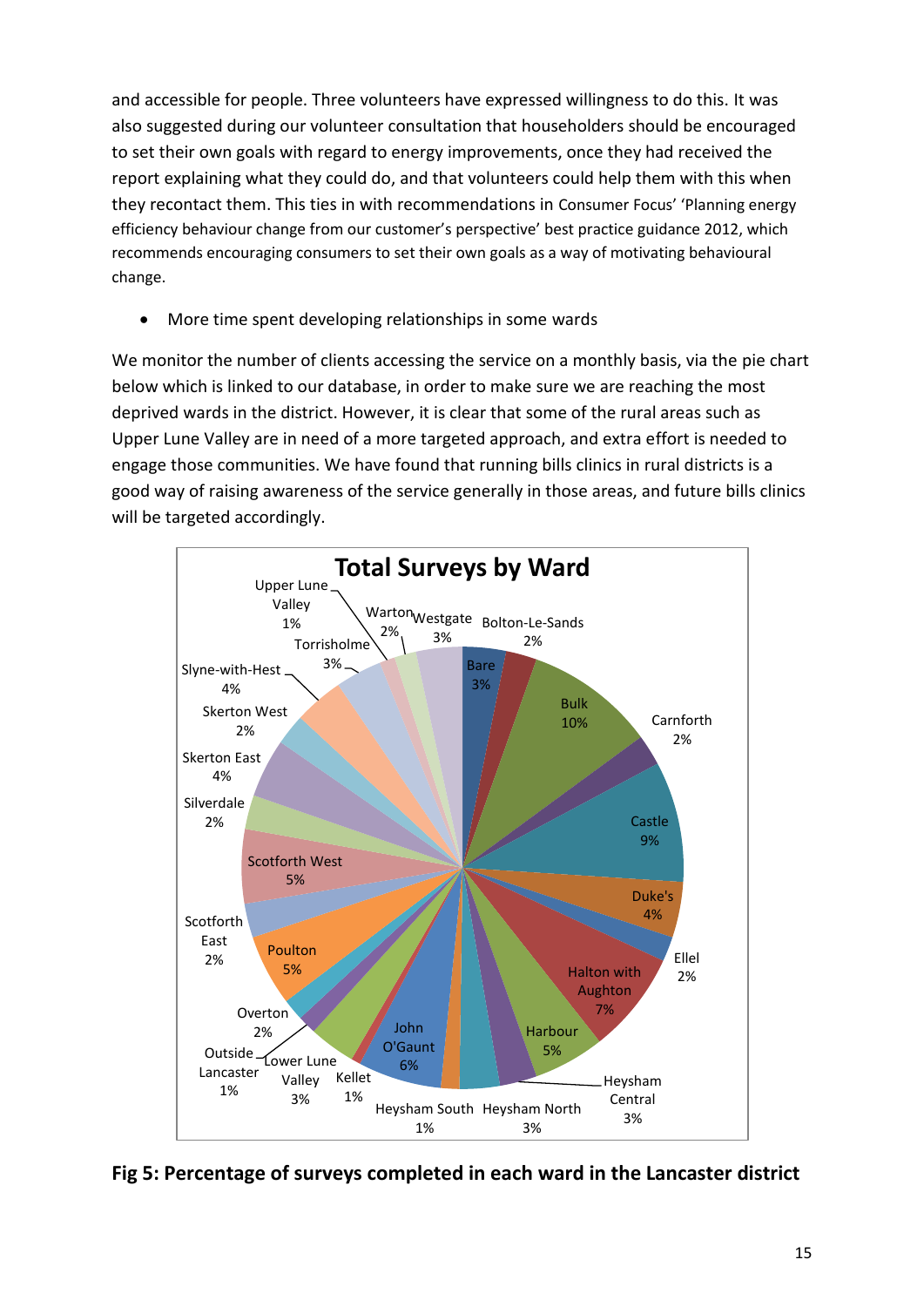Gaps in provision

We have identified a number of gaps in provision of energy efficiency services. One of these is for people living in park homes, of which there are at least 600 in the Lancaster District.

Many people in these homes are elderly, having downsized from conventional dwellings in order to live more economically. Loft and cavity wall insulation are not appropriate, and many other grants such as warm homes discount do not apply to Park Homes. There are also issues with tariffs, as many people buy their electricity from the park owner, but gas is bottled, which means people are ineligible for duel fuel discounts. There is a real need for advice and information for people living in these communities. There is also a gap in provision with regard to grants for solid wall insulation, which makes up 31% of the homes in the district. Hopefully, this will be dealt with in the Government's Green Deal and Energy Company Obligation (ECO), which will provide a funding mechanism for solid walled homes. There is however, a real need to provide accurate, up to date information about this to people, and to publicise the availability of the finance so that local people are well informed and able to access the finance.

• Partnership working

Establishing and maintaining strong links with partner organisations has been key to the success of the service, and has enabled successful referral pathways to develop and target the most vulnerable people in the district. This has taken time to develop, and the percentage of people we have been reaching who are in fuel poverty has been steadily increasing during the life of the project. Working together, and being aware of services offered by other organisations such as Help Direct, Age UK, the Home Improvement Service, and how to access them, is an important training point for staff and volunteers, and all people involved in the project need regular updating on this. The project has also identified the need to focus specifically on energy and tariff advice, and to leave other specialised services such as benefit checks, fuel debt application forms and wider financial capability issues to other partners operating in the area, so as to maintain a manageable workload, a high degree of specialised up to date advice, and not to duplicate services already operating in the area. This is why a smooth and effective referral system is crucial to meeting the varied needs of vulnerable people in the district and beyond.

Need for the service in rural areas outside the district

Through attending events across the district and beyond, we are often approached by people wanting to access the service outside of the district, and would like to offer this service across other areas of Lancashire, as there is a real need for people in rural areas to have access to 1-to-1 energy efficiency advice in the home, due to high levels of fuel poverty in rural communities. From the Lancaster City Council Housing Strategy 2008/9, rural areas of the district have the lowest energy efficiency SAP rating, highest  $CO<sub>2</sub>$  profile accompanied by the highest annual fuel costs. Across tenures, the private rented sector had the worst SAP rating of 49 whilst the RSL sector had the highest rating of 72. The average fuel costs in the district were £783 per year, with rural areas being most costly at £939, followed by the West End at £817. There is a similar picture in rural communities across the North West,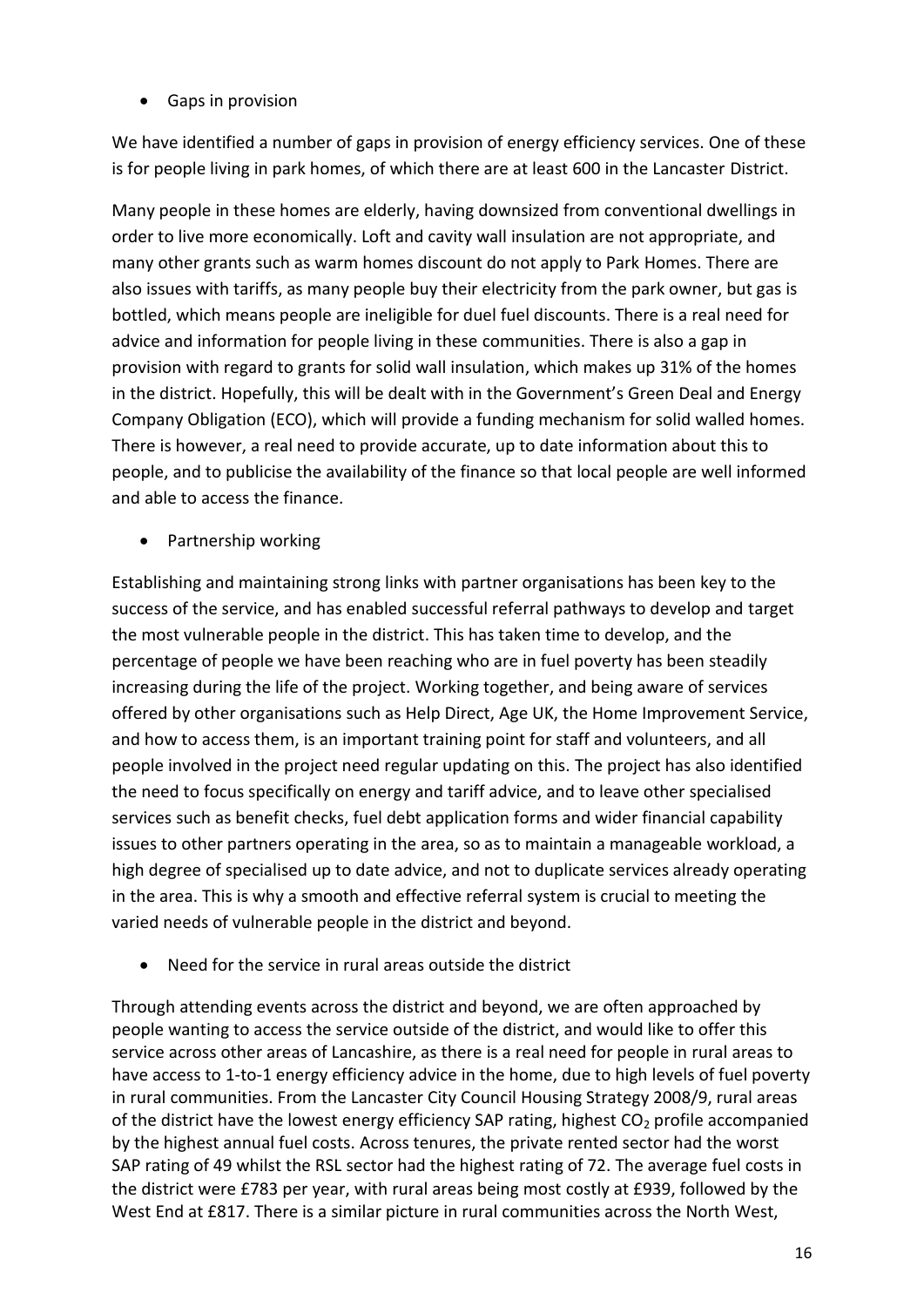which also have a higher than average number of elderly occupants at risk from health conditions exacerbated by cold, and a higher proportion of people in fuel poverty. Lancaster District has 17,722 solid walled properties (31% of the housing stock), 4,677 of which are off gas (8% of the housing stock) [Rural Fuel Poverty website, 2012] In comparison, 58% of Pendle's housing stock is solid walled, and 44% of Ribble Valley, which also has 15% of its properties of the gas grid.

 Resurveying shown disappointing financial gains, but high proportion of measures installed from advice given

In March this year, we asked one of our volunteer students to conduct some resurveys in order to evaluate the project so far, and to find out what people have done as a result of our advice, what they have not done, and any barriers they may have come across to installing energy efficiency measures. We also looked at their fuel consumption and expenditure. The figures were disappointing for a number of reasons: The winter covered by the resurvey was much colder than that covered in the original survey, so fuel use had not decreased, even when energy efficiency measures had been installed. Some people's circumstances had changed; elderly relatives may have moved in, people may have moved out, or become ill, or not been away as much this year. Also, some of the figures we had from people were for a shorter time period than a year, and due to the seasonal nature of energy use, we need figures over a full year to get a better picture of what is really happening. In the future, a three year project rather than a two year one would be better for monitoring energy changes. From our resurvey with people who have had surveys, and from activity spikes in our website, emails and telephone calls, there is repeated interest in energy efficiency as a result of our newsletter. This is very well received, and indicates the value of continued contact with people rather than one off advice. It is really useful to have a database of over 500 homes who have received some energy advice from us, and to keep them engaged in energy efficiency issues.

• More work with landlords

We have started to make inroads with private landlords in the area through the landlord forum run by Lancaster City Council. This is still a great deal to be done in this area, and there are tensions between landlords wanting advice on their property and thermal imaging, and behavioural advice to tenants. In the past, we have been approached by landlords and asked to survey the property, which we are reluctant to do as our advice focuses on behaviour as well as property issues. However, accessing private landlord properties is a very positive step towards reducing fuel poverty in the district.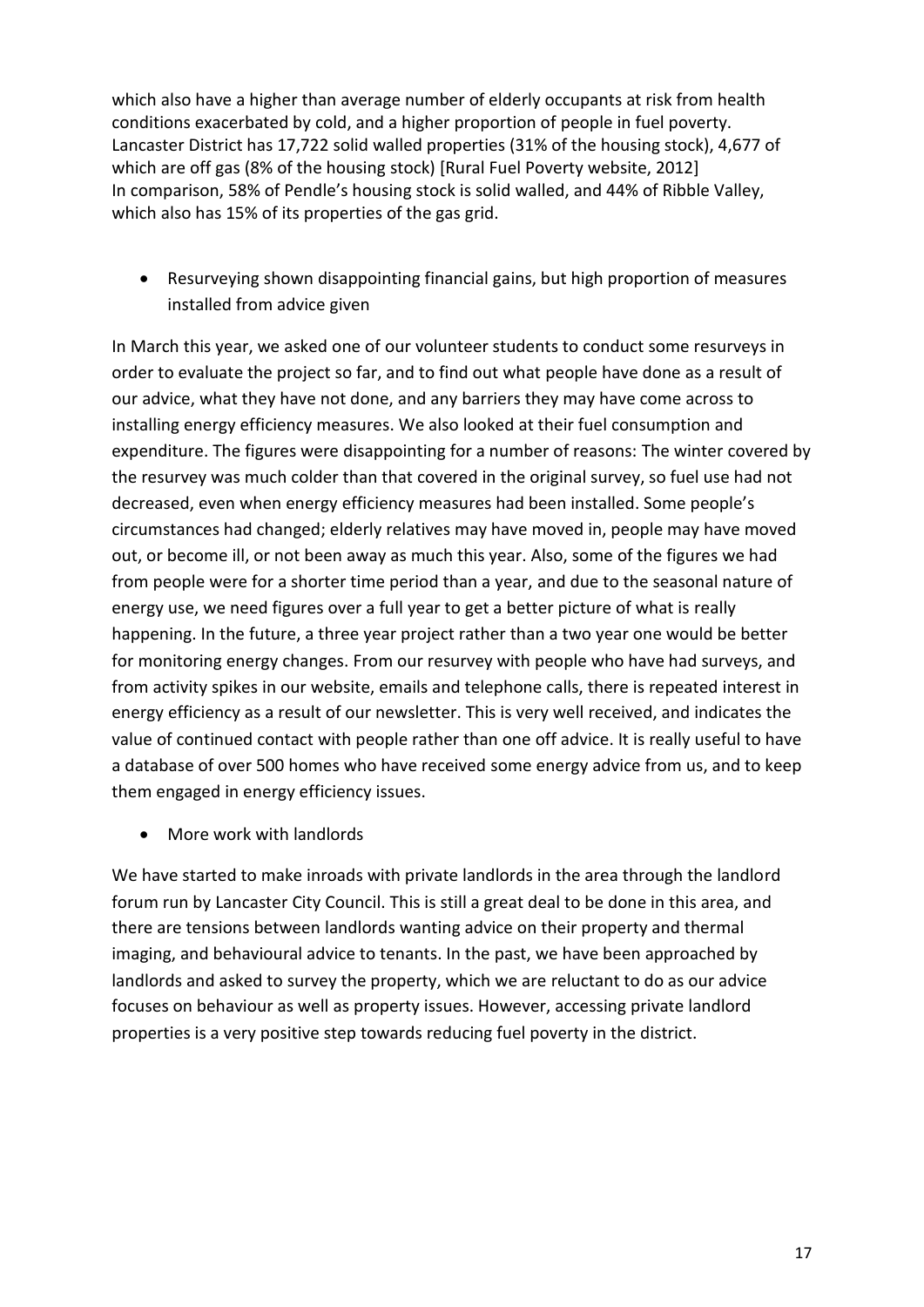### **Actions for the future**

- 1. Develop a new data base to measure the outcomes we need and to store data relevant to the North West and fuel poverty
- 2. Employ two energy officers to cope with the demand and to provide quality control with reports through internal checking systems
- 3. Running bills clinics in existing groups rather than putting them on in places and expecting people to come to us.
- 4. Ensure regular training is planned in at the beginning of the year.
- 5. Make shadowing a formal part of volunteer training.
- 6. Adapt the report to allow more flexibility and response to specific client issues. This must be balanced with time taken to produce the reports, and links to the second energy officer appointment.
- 7. Encourage clients to participate in their own goal setting with regard to energy efficiency improvements and practices.
- 8. Develop information tailored to Park Home communities.
- 9. Build on relationships with Private landlords, and develop this advice service further.
- 10. Measure outcomes in terms of behaviour change and measures installed, not money spent on energy.
- 11. More work in neighbouring areas such as Ribble Valley and the AONB's with high numbers of solid walled off-gas properties.
- 12. The project to run over three years not two to allow adequate comparison of data, and to allow referral pathways to develop and strengthen.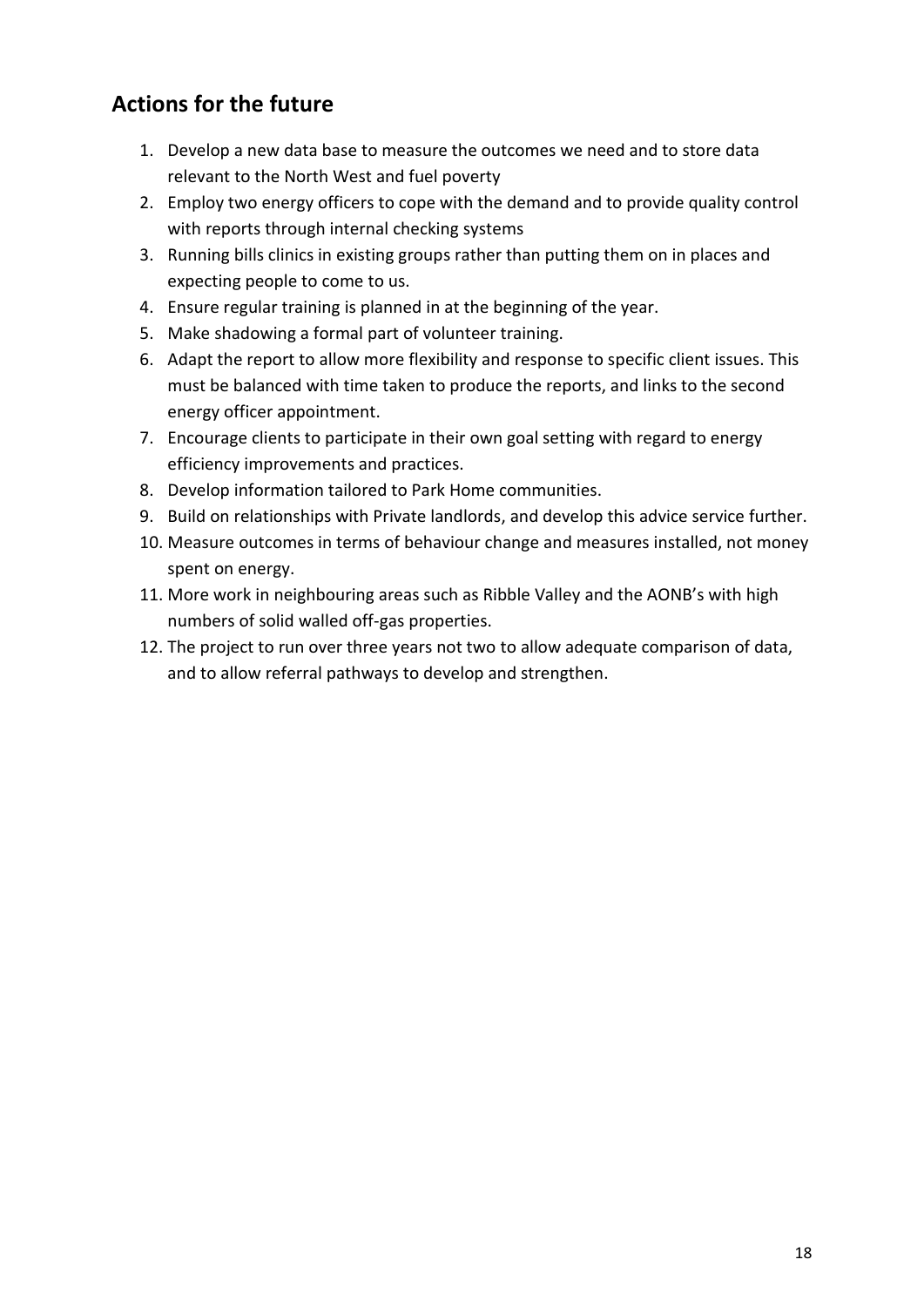**Name:** Isabella Curwen **House Type:** Victorian Stone Built Terrace, Owner **Occupied Location:** City Suburbs, Bowerham, Lancaster **HES Support:** Utility Bills Clinic & Home Energy Survey **Main Issues:** High energy bills, storage heaters

### **HES Utility Bills Clinic Support**

Isabella had been worried about the size of her electricity bills for some time, but was too embarrassed to tell family and friends how much she was paying to run storage heaters.

She said: *'I thought that was the price I had to pay for a lovely warm house. But it seemed strange that the size of the bills didn't go down in the summertime.'*



After picking up a leaflet advertising the regular HES Bills Clinics she was first in the queue for the next one at Lancaster Library.

#### **HES Advice**

Isabella Curwen was delighted when, after consulting the HES team she was able to reclaim a massive £865 from her electricity provider. Isabella has also had a Home Energy Survey of her house to see if she can make any further savings in her home. As a result she will be having her house insulation upgraded very soon. Then we hope that next winter will be both cosy AND affordable for her.

#### **Feedback**

*I was there on the dot clutching my electricity bills. They hadn't looked at it for more than 5 minutes when they realised what the problem was. The electricity company were charging the top rate for the night-time use of the heaters and the lower rate for daytime use – a very expensive mistake! They contacted the company and it was all sorted out by the time I left the library. I was really pleased about that.* **Isabella Curwen, February 2012**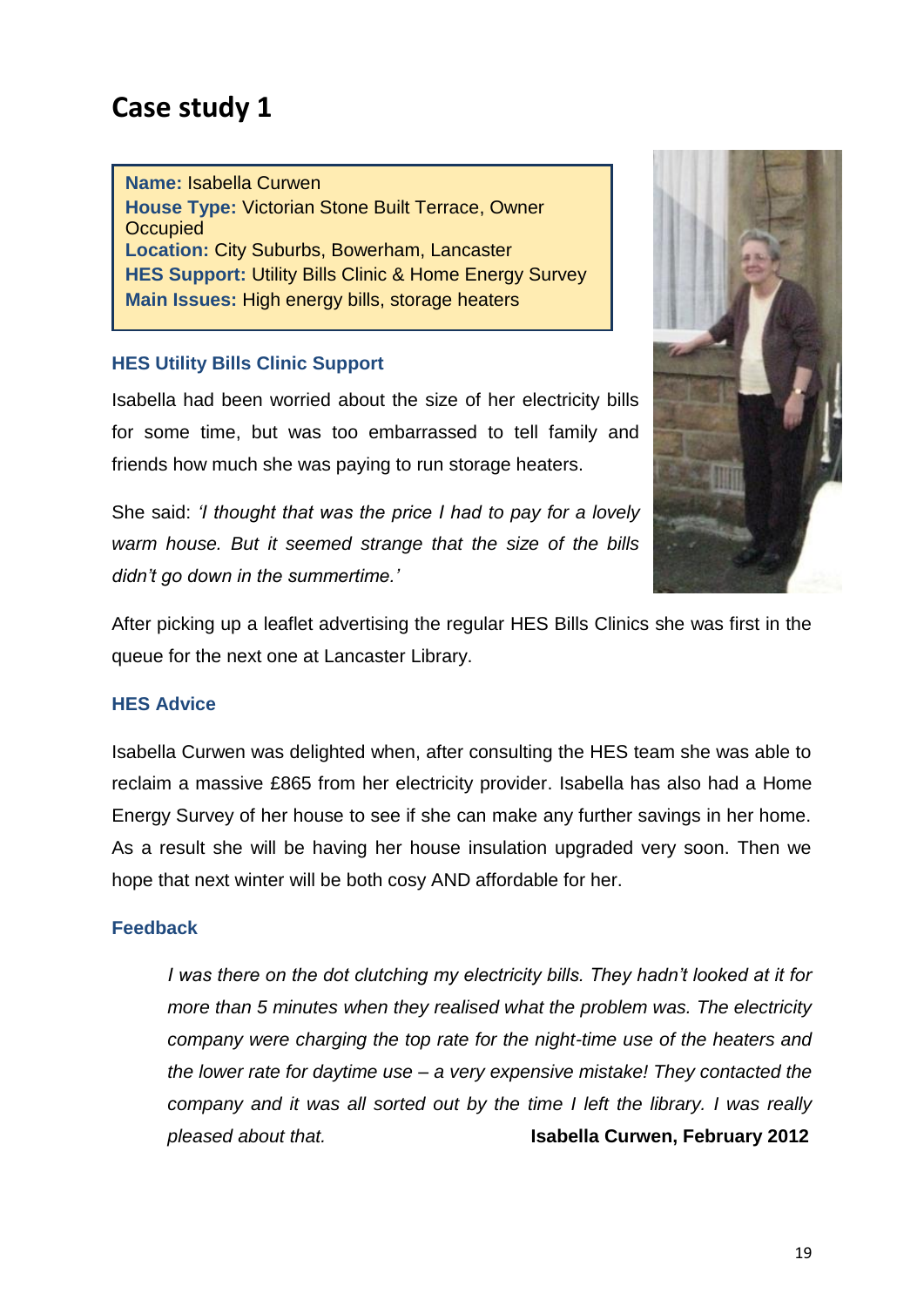**Name:** Paul De Rome **House Type:** Flat above shop, Private Rented **Location:** Town centre, Morecambe **Utility Bills Clinic & HES Survey:**  February 2012 **Main Issues:** Uneconomical heating, poorly maintained rented property



### **Home Energy Survey Findings**

Ex-serviceman Paul De Rome was stressed and struggling to pay his electricity and heating bills after moving from Salford (where he experienced social harassment) to a cold and draughty flat above a shop in Morecambe.

Paul asked for advice at an HES Bills Clinic event held at Morecambe's Arndale Shopping Centre. He said: *'I am definitely in fuel poverty. A combination of uneconomical electric heaters, Calor gas heaters and a coin operated electricity meter is very expensive and not very effective*.'

An energy survey of Paul's rented flat revealed that it was very badly insulated and heated by faulty and expensive electric heaters.

### **Energy Saving Recommendations**

His energy report recommended some cheap and easy ways to draught-proof the flat and explained how he could apply for a grant for insulation, even though he is not the owner of the flat.

He has also been referred to Help Direct for more help, such as fire safety checks and advice on how to change his electricity supplier in order to move to a more affordable tariff.

### **Feedback**

After the initial contact with the HES team at the Bills Clinic and a subsequent Energy Survey, Paul felt, for the first time since his move from Salford, that he was in control of his environment and his finances. He has now recommended the service to his parents.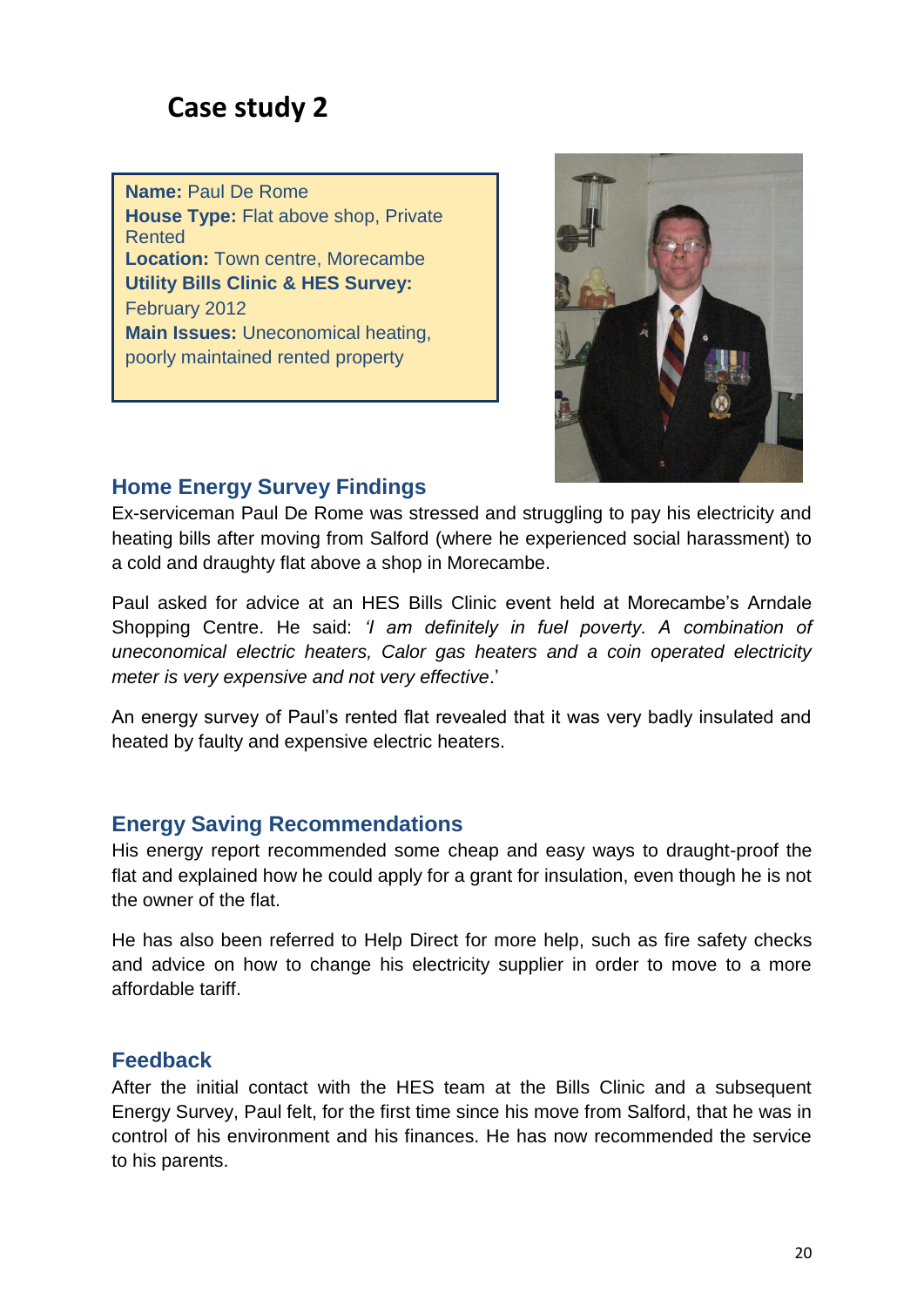**Name:** Joyce Whalley **House Type:** 1850s Stone End Terrace Cottage, Owner Occupied **Location:** Rural Village, Overton, **Lancaster HES Survey:** July 2011 **Main Issues:** Inefficient Boiler, Draughts



### **Home Energy Survey Findings**

Joyce Whalley had an inefficient and unreliable boiler and her 1850s cottage was proving difficult to heat. A volunteer surveyor from LESS visited her and talked through several options and carried out a full Home Energy Survey. The LESS Energy Officer carried out a search on the SEDBUK database and found that her boiler was only 70% efficient.

### **Energy Saving Recommendations**

Joyce tried to get a new boiler via Warm Front but was unsuccessful, but has since installed a new condensing boiler that has an efficiency rating close to 90%. This should create considerable savings in energy bills. Joyce has also been directed to Lancaster City Council's Handyperson scheme for items such as draught proofing.

### **Feedback**

Joyce said of her experience with the Home Energy Service:

*It was interesting and informative; the volunteer surveyor had good knowledge of the issues which concerned me.*

*I haven't carried out the draught proofing yet, the front door has distorted a bit and is letting cold air in. I will now contact the Handyperson Scheme to get this and other small jobs done. I would certainly recommend the LESS Home Energy Service to anyone!* 

**Joyce Whalley, Feb 2012**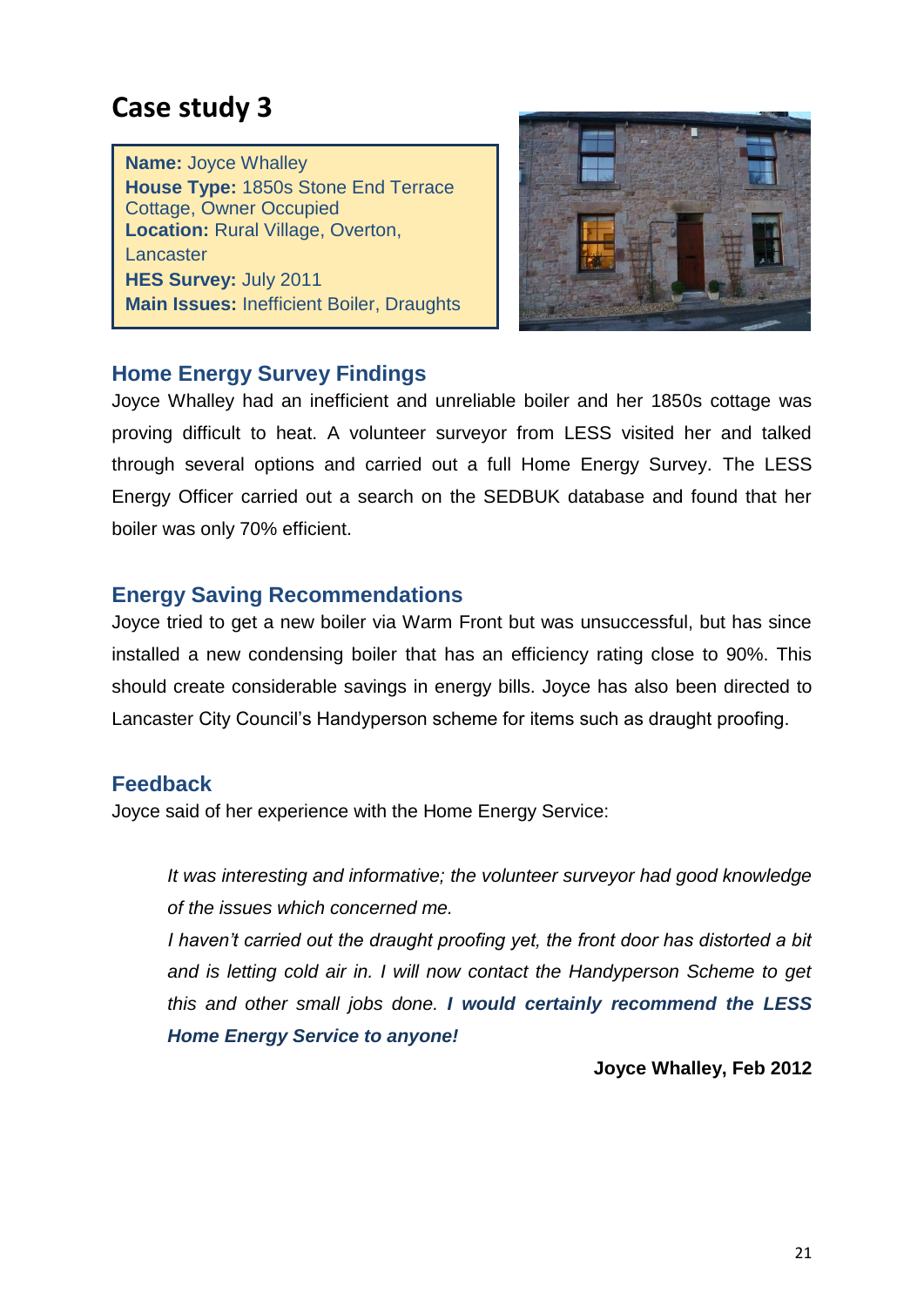**Name:** Keith& Jadwiga Hanley **House Type:** Listed Large Victorian House, Owner Occupied **Location:** Rural village outskirts, Halton-with-Aughton, Lancaster **HES Survey:** January 2012 **Main Issues:** Listed building, off-gas grid, oil heating system, high fuel bills.



### **Home Energy Survey Findings**

Keith and Jadwiga live in a large early Victorian house outside the village of Halton with Aughton near Lancaster. It is part of a listed country mansion which was divided several years ago before building regulations focussed much on energy efficiency. The property does not have a gas connection and has an oil fired heating system with large bore pipes and a 65% efficient boiler which is approximately 30 years old. The house is frequently very cold in winter despite extremely high fuel bills.

### **Energy Saving Recommendations**

The HES Energy Report made several energy saving recommendations. Including:

- boiler replacement
- upgrading and flushing the heating system
- improved heating controls
- draughtporoofing
- secondary glazing
- chimney baloons
- refective radiator panels

### **Feedback**

They found the report useful and the independant advice has helped them focus on measures to improve the comfort and efficiency of their home.

*We are considering all the measures and have already appointed an engineer to give us a quote for boiler replacement and the general upgrading of the heating system. We are looking at various methods to reduce draughts and will probably also consult the Lancaster City Council's handyperson scheme to find out if they can also help and advise on the best methods. We are replacing most of our lighting with energy saving types and we may fit reflective radiator panels in the most appropriate places. We are also trying to find a suitable craftsman to look at double glazing.*

*We would definately recommend the LESS Home Energy Service to friends*  **and relatives. Constructed Articles 2012 Constructed Articles 2012**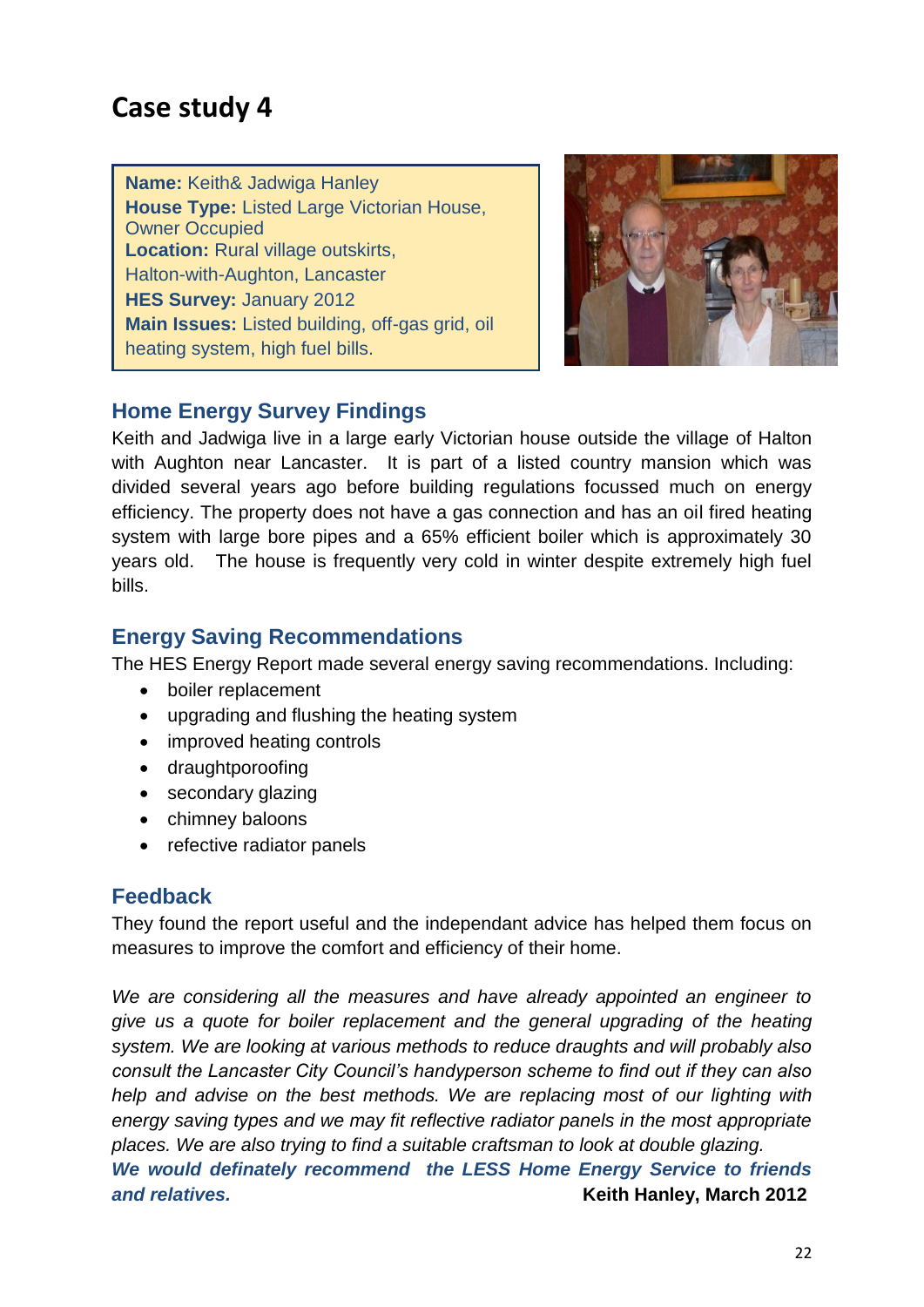# **Energy debt relief:**

Mrs C was referred to us in January 2012 by Help Direct. She had fuel debt of over £200, was living on disability benefits and was having financial difficulties. She was not receiving any money from her husband and could not afford to heat their home adequately.

She was visited by Kathy and Peter from the Home Energy Service on 2<sup>nd</sup> February 2012. The heating at the time of the visit was set to a very high level. Peter discussed the correct use of thermostats and controls with Mrs C, while Kathy sat and discussed Mrs C's debt situation with her.

After completing a Home Energy Survey, Peter and Kathy returned to the house with reflective radiator panel material, and energy efficient light bulbs. They also provided details of the Charis Trust and explained how to make an application.

Peter contacted Mrs C in May 2012, by which time she had received a grant of £240 from the Charis Trust which paid off the fuel debt. Mr C had left the home some weeks earlier to live elsewhere. Mrs C was very upset and stated that he had left a great deal of general debt and that she could not cope. We referred her to the C.A.B at this point.

Peter Phoned again on 21<sup>st</sup> June 2012. Mrs C stated that the C.A.B. had been very helpful, that her general debts and costs were under control She said 'I couldn't have coped without you, Help Direct, LESS and the C.A.B. are wonderful.'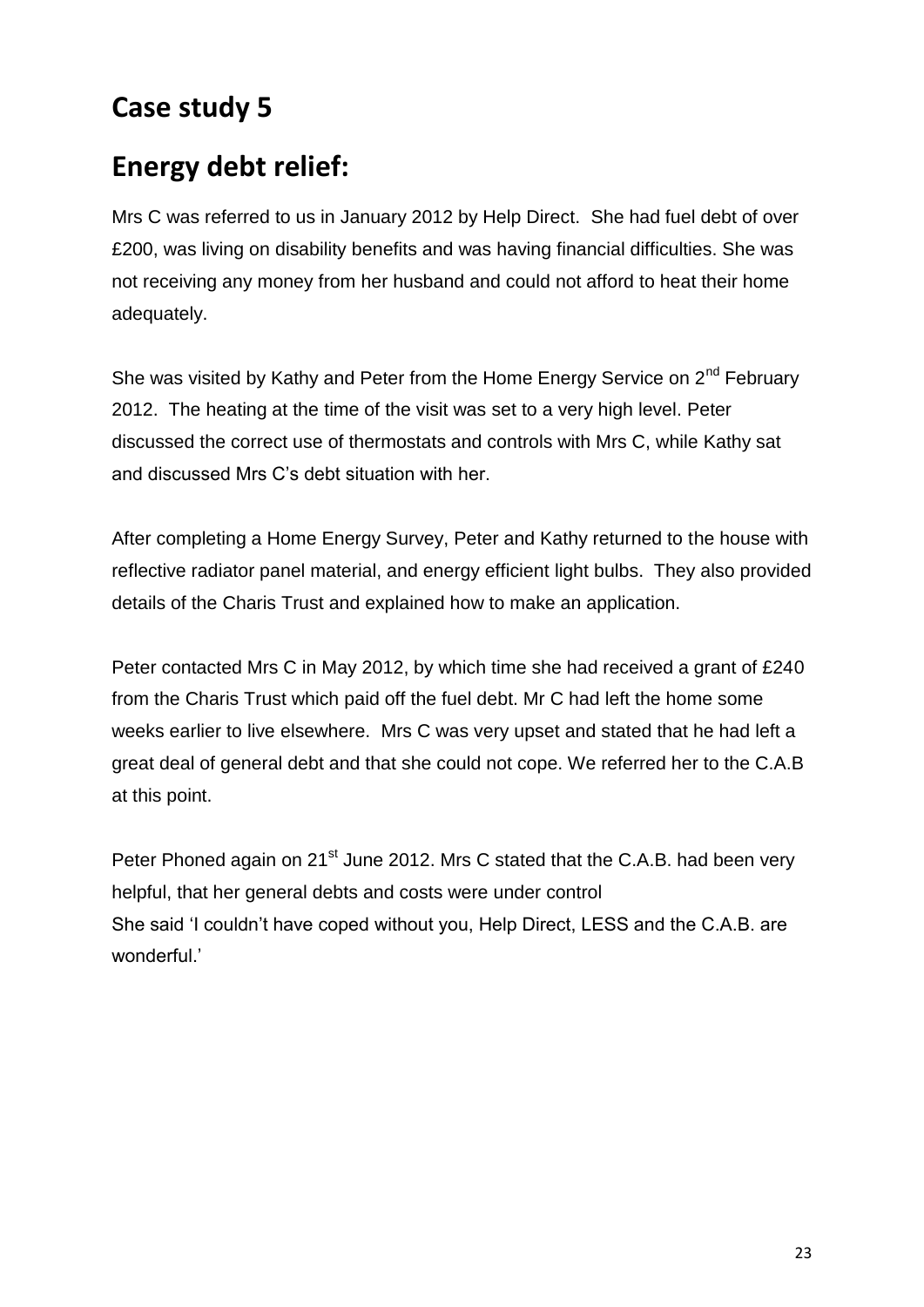### **Appendix 1: Resurvey form**

### **Resurvey form Volunteer:......................Time spent on survey........**

| Client name                    |                     | Address |                     |                     | Client $N^{\circ}$                               | Date |     |    |  |
|--------------------------------|---------------------|---------|---------------------|---------------------|--------------------------------------------------|------|-----|----|--|
|                                |                     |         |                     |                     | ReSurv N <sup>o</sup>                            |      |     |    |  |
| $N^{\circ}$ people in<br>house | $N^{\circ}$ over 70 |         | $N^{\circ}$ over 65 | $N^{\circ}$ over 60 | $\vert$ N <sup>o</sup> under 16 $\vert$ Changed? |      | Yes | No |  |

Have you installed any of the following in the last 12 months: (tick all that apply and add depths)

| Cavity wall insulation          |    | Draught proof: Doors        |     |            |
|---------------------------------|----|-----------------------------|-----|------------|
| <b>External wall insulation</b> |    | Skirting boards             |     |            |
| EWI depth                       | cm | Floor                       |     |            |
| Internal wall insulation        |    | Chimney                     |     |            |
| IWI depth                       | cm | Windows                     |     |            |
| Loft insulation                 |    | Secondary glazing (%age)    |     |            |
| Loft insulation depth           | cm | Double glazing<br>(%        |     |            |
| Sloping ceiling                 |    | New main space heating      | Old | <b>New</b> |
| insulation                      |    |                             |     |            |
| SCI depth                       | cm | Main heating fuel           | Old | <b>New</b> |
| Floor insulation                |    | New secondary space heating | Old | <b>New</b> |
| Floor insulation depth          | cm | New secondary heating fuel  | Old | <b>New</b> |

Have you changed any of the following, or are they now adjusted?:

| Thermostatic radiator | Installed any | PV            |
|-----------------------|---------------|---------------|
| valves                | renewable:    |               |
| Hot water Jacket      |               | Solar thermal |
| Hot water timer       |               | Heat pump     |

| $\mathsf{N}^{\mathsf{o}}$ of light bulbs | N <sup>o</sup> Reflective radiator panels |  |
|------------------------------------------|-------------------------------------------|--|
| $No$ low energy                          |                                           |  |
| N° halogens?                             |                                           |  |
| $N^{\circ}$ LED's                        |                                           |  |
|                                          |                                           |  |

| $\sim$<br>hanged your car?<br>: modei<br>∩ W<br>IΜ<br><u>ັ</u> ້ນ ເພຍ <sub>ເປ</sub> |
|-------------------------------------------------------------------------------------|
|-------------------------------------------------------------------------------------|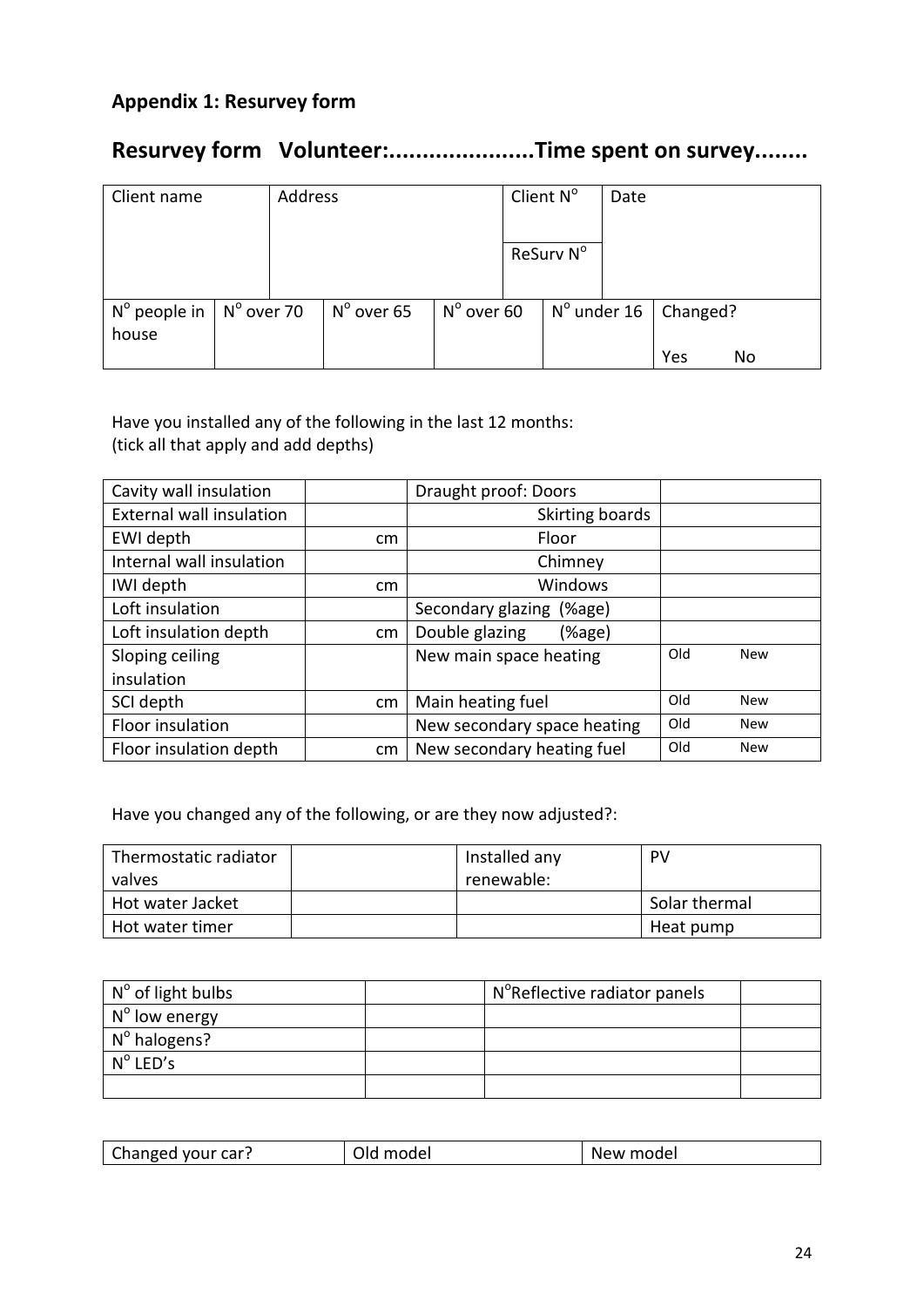Have you changed anything else e.g. put up curtains,

Has your behaviour changed as a result of any of our energy advice?

Are you planning any more changes?

Is there anything you would like to do but can't?

If not why not?

(Barriers e.g. money, disruption etc.)

If any alterations were made, who did the work? How much did it cost? Would you recommend them?

Have you noticed any changes in your bills since the survey?

| Do you feel you are struggling to pay your bills?                                                  | Yes | No. |
|----------------------------------------------------------------------------------------------------|-----|-----|
| Are you spending more than 10% of income on bills?                                                 | Yes | No. |
| Are you receiving any benefits? E.g. Pension credit, job seekers allowance, incapacity benefit etc |     |     |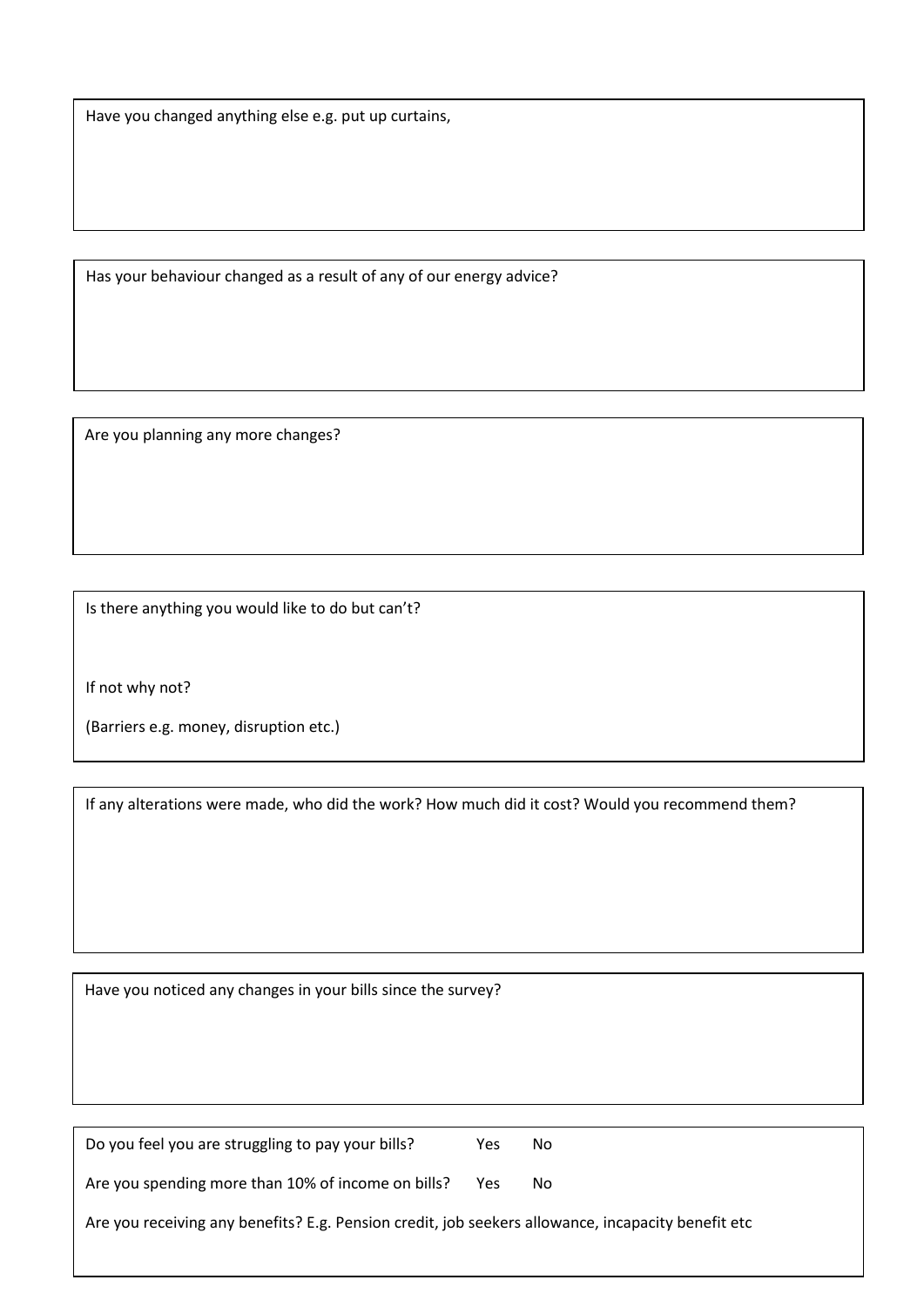|                                 | Would you consider giving out some leaflets | Would you consider becoming a volunteer |    |  |  |
|---------------------------------|---------------------------------------------|-----------------------------------------|----|--|--|
| to your friends and neighbours? |                                             | with LESS?                              |    |  |  |
| Yes                             | No                                          | Yes                                     | No |  |  |

| What was your experience of the survey process?           |  |
|-----------------------------------------------------------|--|
|                                                           |  |
|                                                           |  |
|                                                           |  |
|                                                           |  |
|                                                           |  |
|                                                           |  |
| Any suggestions as to what we could do to make it better? |  |
|                                                           |  |
|                                                           |  |

We send you a newsletter every few months- Do you read it? Yes No

Is it useful?

What would you like to see in it?

Is there anything else you think the Home Energy Service should be doing to help you save money on your energy bills?